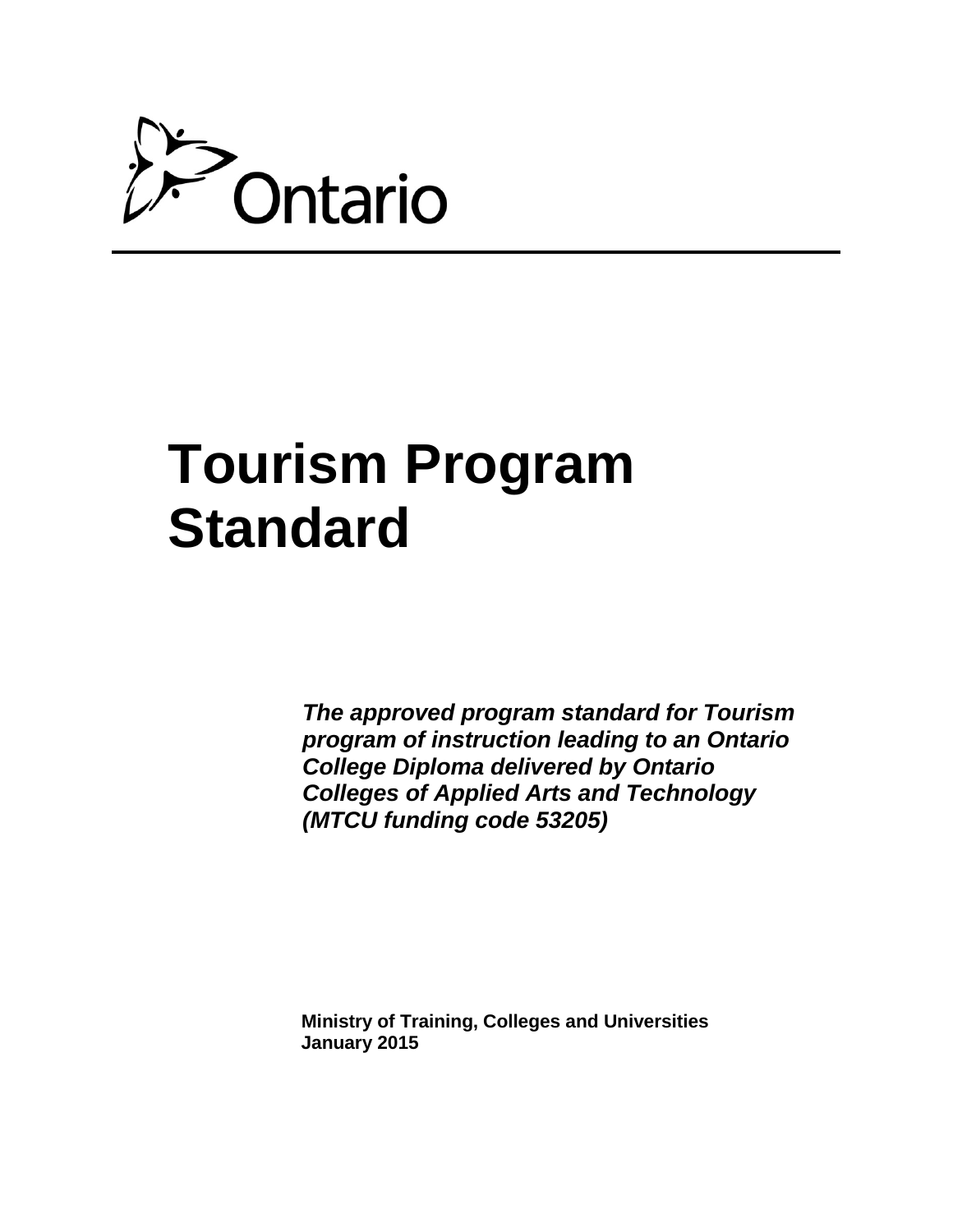# **Permission to Reproduce**

Permission is hereby granted to the following institutions to reproduce this document, in whole or in part, in print or by electronic means, for the following specific purposes, subject to the conditions that follow:

- 1. By an Ontario college of applied arts and technology for the purposes of implementation of the program standard within a college program, including for the purpose of informing students, potential students, program advisory committees or others about programs of study.
- 2. By an educational institution or school, for the purpose of informing prospective college students about programs of study at Ontario colleges of applied arts and technology.

Conditions:

- 1. Every reproduction must be marked "© 2014, Queen's Printer for Ontario" at the beginning of the document or any part of it that is reproduced.
- 2. No other uses may be made of the document.
- 3. The document may not be reproduced for sale.
- 4. The Ministry may revoke the permission to reproduce at any time.

For permission to copy this document, in whole or in part, for other purposes or by other institutions, please contact

Ministry of Training, Colleges and Universities Programs Branch, Program Standards and Evaluation Unit 23rd floor, Mowat Block 900 Bay Street Toronto, Ontario M7A 1I 2

E-mail: [pseu@ontario.ca](mailto:pseu@ontario.ca)

Inquiries regarding specific Tourism programs offered by colleges of applied arts and technology in Ontario should be directed to the relevant college.

This [publication](http://www.tcu.gov.on.ca/) is available online on the Ministry's Website.

© 2014, Queen's Printer for Ontario

ISBN 978-1-4606-5047-9 (PDF)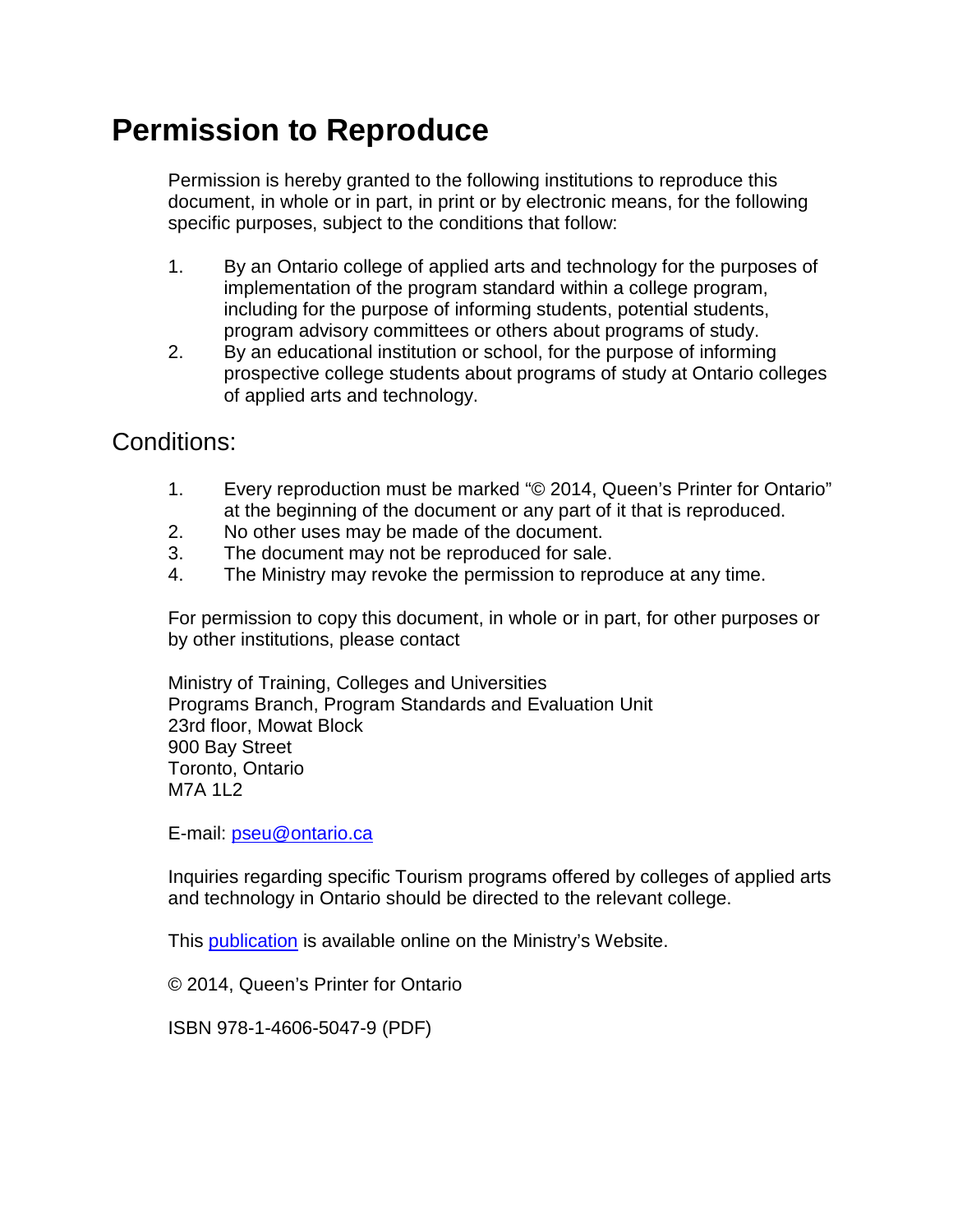# **Acknowledgements**

The Ministry of Training, Colleges and Universities acknowledges with thanks the significant contribution of the many individuals and organizations who participated in the development of this program standard. In particular, the Ministry of Training, Colleges and Universities would like to acknowledge the important roles of

- all individuals and organizations who participated in the consultations;
- the co-ordinators of Tourism Programs for their assistance throughout the project, the project officer who led the development of the vocational standard, Camilla Wheeler, seconded faculty member from George Brown College and Louise Campagna from La Cité Collégiale.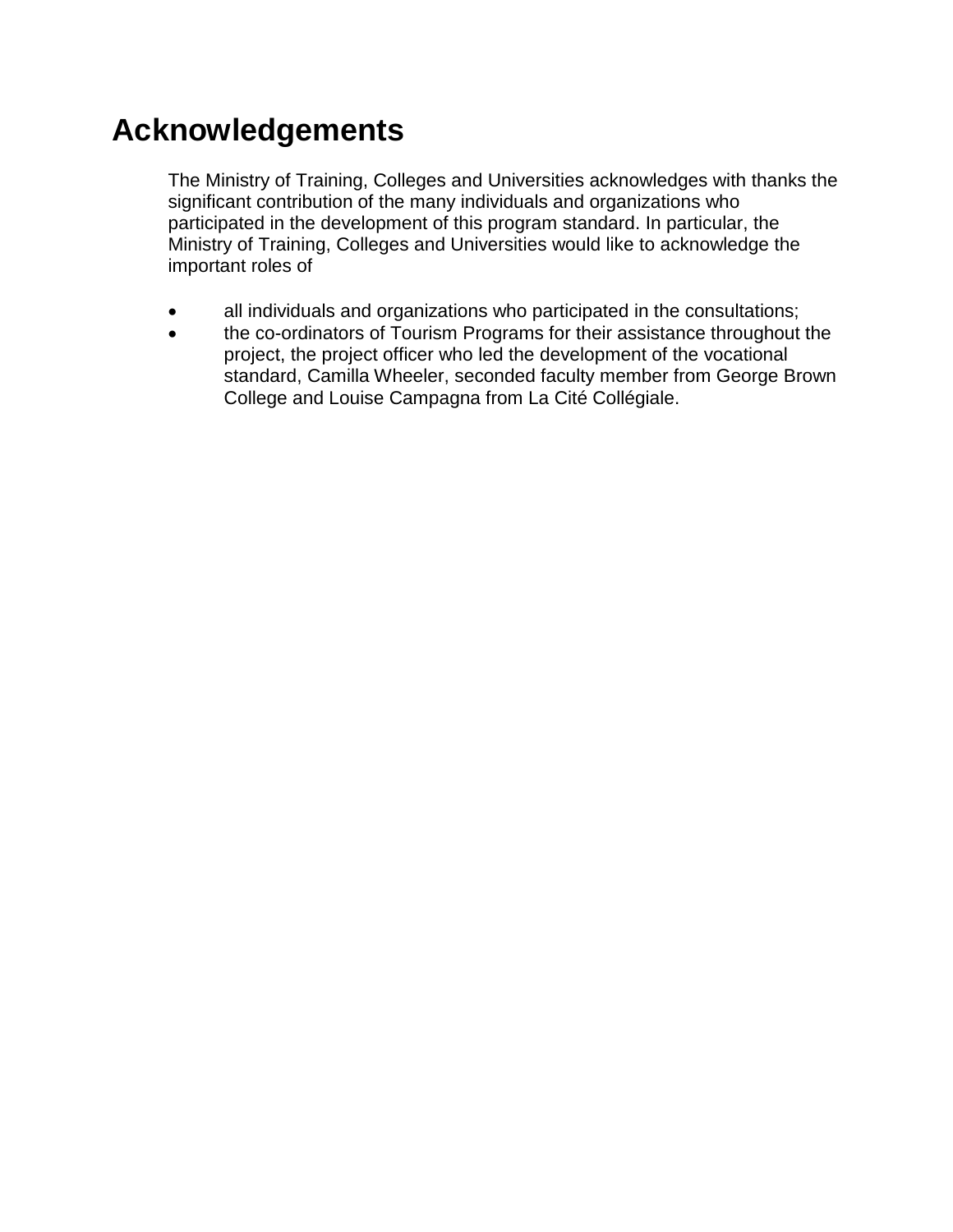# **Table of Contents**

| L.                                                                    |  |  |  |
|-----------------------------------------------------------------------|--|--|--|
|                                                                       |  |  |  |
|                                                                       |  |  |  |
| The Expression of Program Standards as Vocational Learning Outcomes 2 |  |  |  |
|                                                                       |  |  |  |
|                                                                       |  |  |  |
|                                                                       |  |  |  |
| Ⅱ.                                                                    |  |  |  |
|                                                                       |  |  |  |
|                                                                       |  |  |  |
|                                                                       |  |  |  |
|                                                                       |  |  |  |
| III.                                                                  |  |  |  |
|                                                                       |  |  |  |
|                                                                       |  |  |  |
|                                                                       |  |  |  |
|                                                                       |  |  |  |
|                                                                       |  |  |  |
|                                                                       |  |  |  |
|                                                                       |  |  |  |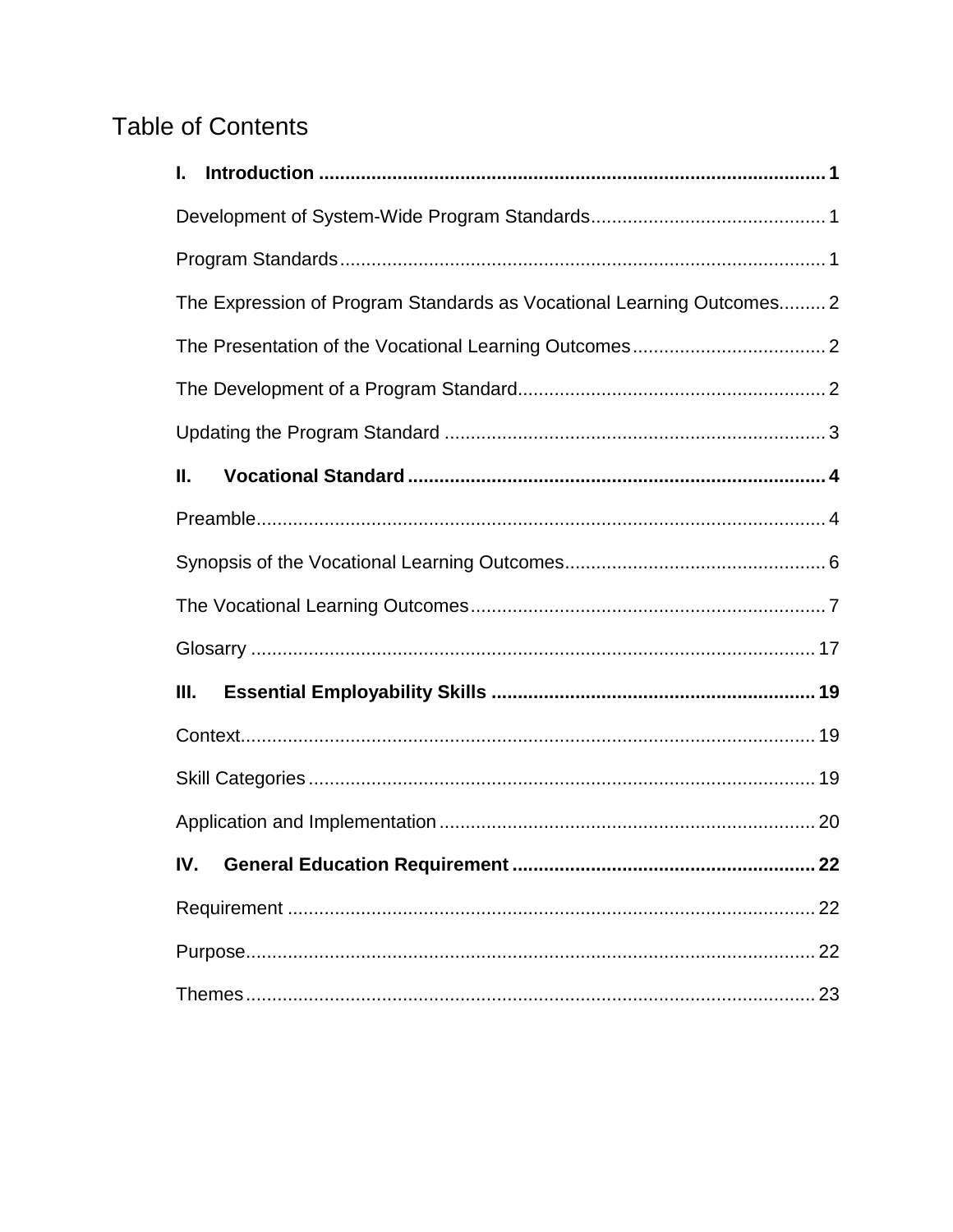# <span id="page-4-0"></span>**I. Introduction**

*This document is the Program Standard for the Tourism program of instruction leading to an Ontario College Diploma delivered by Ontario colleges of applied arts and technology (MTCU funding code 53205).*

# <span id="page-4-1"></span>Development of System-Wide Program Standards

In 1993, the Government of Ontario initiated program standards development with the objectives of bringing a greater degree of consistency to college programming offered across the province, broadening the focus of college programs to ensure graduates have the skills to be flexible and to continue to learn and adapt, and providing public accountability for the quality and relevance of college programs.

The Program Standards and Evaluation Unit of the Ministry of Training, Colleges and Universities have responsibility for the development, review and approval of system-wide standards for programs of instruction at Ontario colleges of applied arts and technology.

# <span id="page-4-2"></span>Program Standards

Program standards apply to all similar programs of instruction offered by colleges across the province. Each program standard for a postsecondary program includes the following elements:

- **Vocational standard** (the vocationally specific learning outcomes which apply to the program of instruction in question),
- **Essential employability skills** (the essential employability skills learning outcomes which apply to all programs of instruction); and
- **General education requirement** (the requirement for general education in postsecondary programs of instruction).

Collectively, these elements outline the essential skills and knowledge that a student must reliably demonstrate in order to graduate from the program.

Individual colleges of applied arts and technology offering the program of instruction determine the specific program structure, delivery methods and other curriculum matters to be used in assisting students to achieve the outcomes articulated in the standard. Individual colleges also determine whether additional local learning outcomes will be required to reflect specific local needs and/or interests.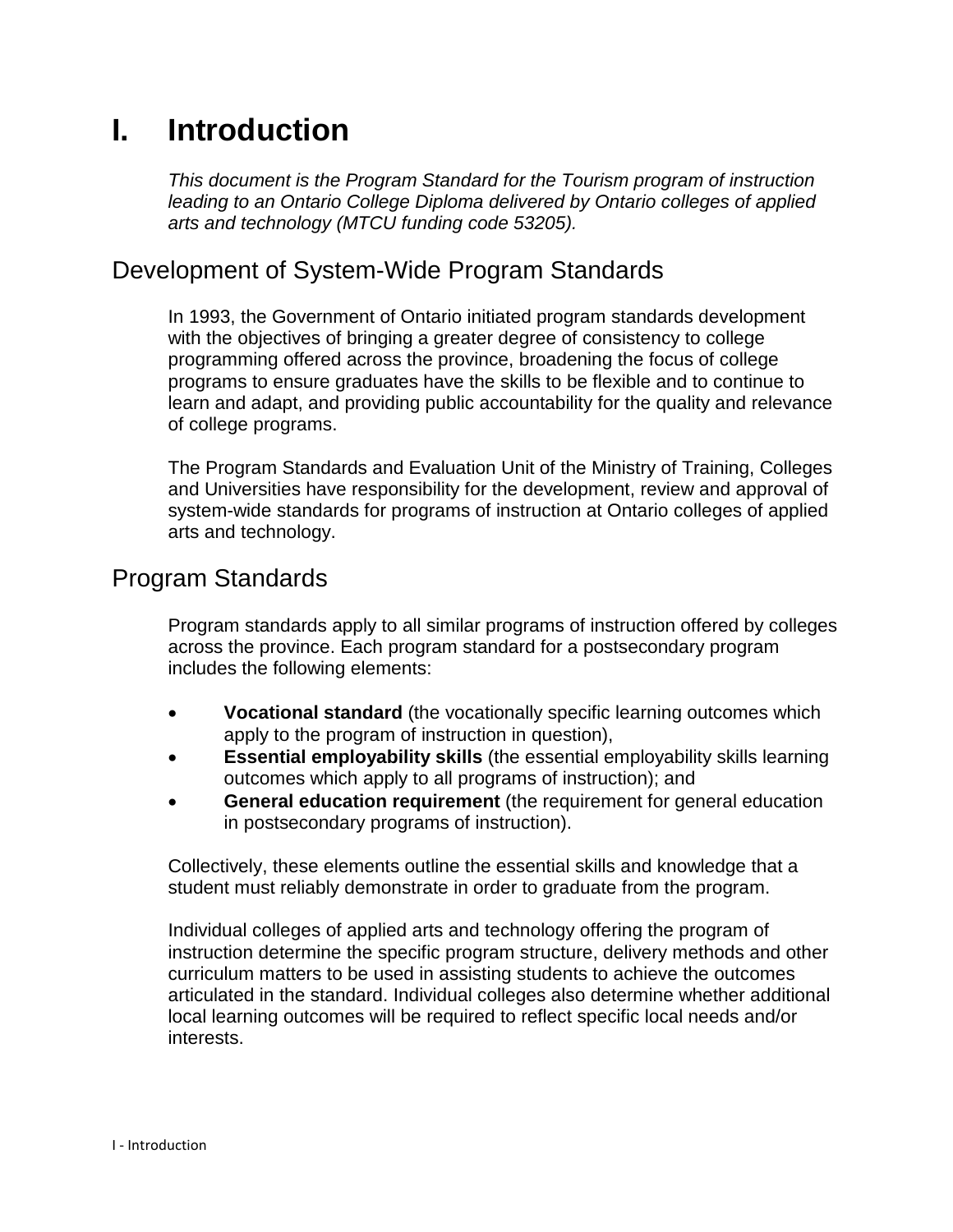# <span id="page-5-0"></span>The Expression of Program Standards as Vocational Learning **Outcomes**

Vocational learning outcomes represent culminating demonstrations of learning and achievement. They are not simply a listing of discrete skills, nor broad statements of knowledge and comprehension. In addition, vocational learning outcomes are interrelated and cannot be viewed in isolation of one another. As such, they should be viewed as a comprehensive whole. They describe performances that demonstrate that significant integrated learning by graduates of the program has been achieved and verified.

Expressing standards as vocational learning outcomes ensures consistency in the outcomes for program graduates, while leaving to the discretion of individual colleges' curriculum matters such as the specific program structure and delivery methods.

# <span id="page-5-1"></span>The Presentation of the Vocational Learning Outcomes

The vocational learning outcome statements set out the culminating demonstration of learning and achievement that the student must reliably demonstrate before graduation.

The elements of the performance for each outcome define and clarify the level and quality of performance necessary to meet the requirements of the vocational learning outcome. However, it is the performance of the vocational learning outcome itself on which students are evaluated. The elements of performance are indicators of the means by which the student may proceed to satisfactory performance of the vocational learning outcome. The elements of performance do not stand alone but rather in reference to the vocational learning outcome of which they form a part.

# <span id="page-5-2"></span>The Development of a Program Standard

In establishing the standards development initiative, the Government determined that all postsecondary programs of instruction should include vocational skills coupled with a broader set of essential skills. This combination is considered critical to ensuring that college graduates have the skills required to be successful both upon graduation from the college program and throughout their working and personal lives.

A program standard is developed through a broad consultation process involving a range of stakeholders with a direct interest in the program area, including employers, professional associations, universities, secondary schools and program graduates working in the field, in addition to students, faculty and administrators at the colleges themselves. It represents a consensus of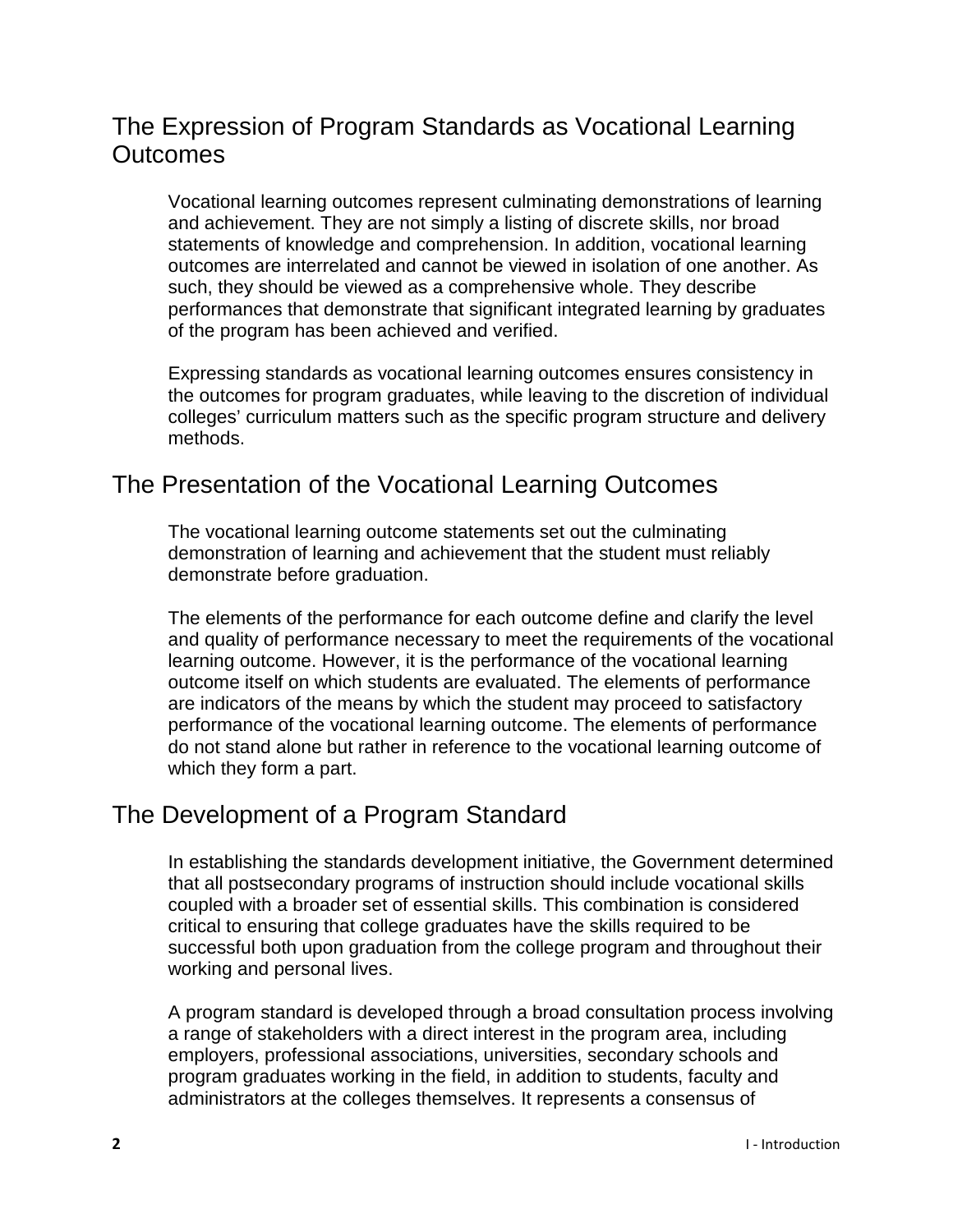participating stakeholders on the essential learning that all program graduates should have achieved.

### <span id="page-6-0"></span>Updating the Program Standard

The Ministry of Training, Colleges and Universities will undertake regular reviews of the vocational learning outcomes for this program to ensure that the Tourism Program Standard remains appropriate and relevant to the needs of students and employers across the Province of Ontario. To confirm that this document is the most up-to-date release, please contact the Ministry of Training, Colleges and Universities at the address or email address noted on the inside cover page.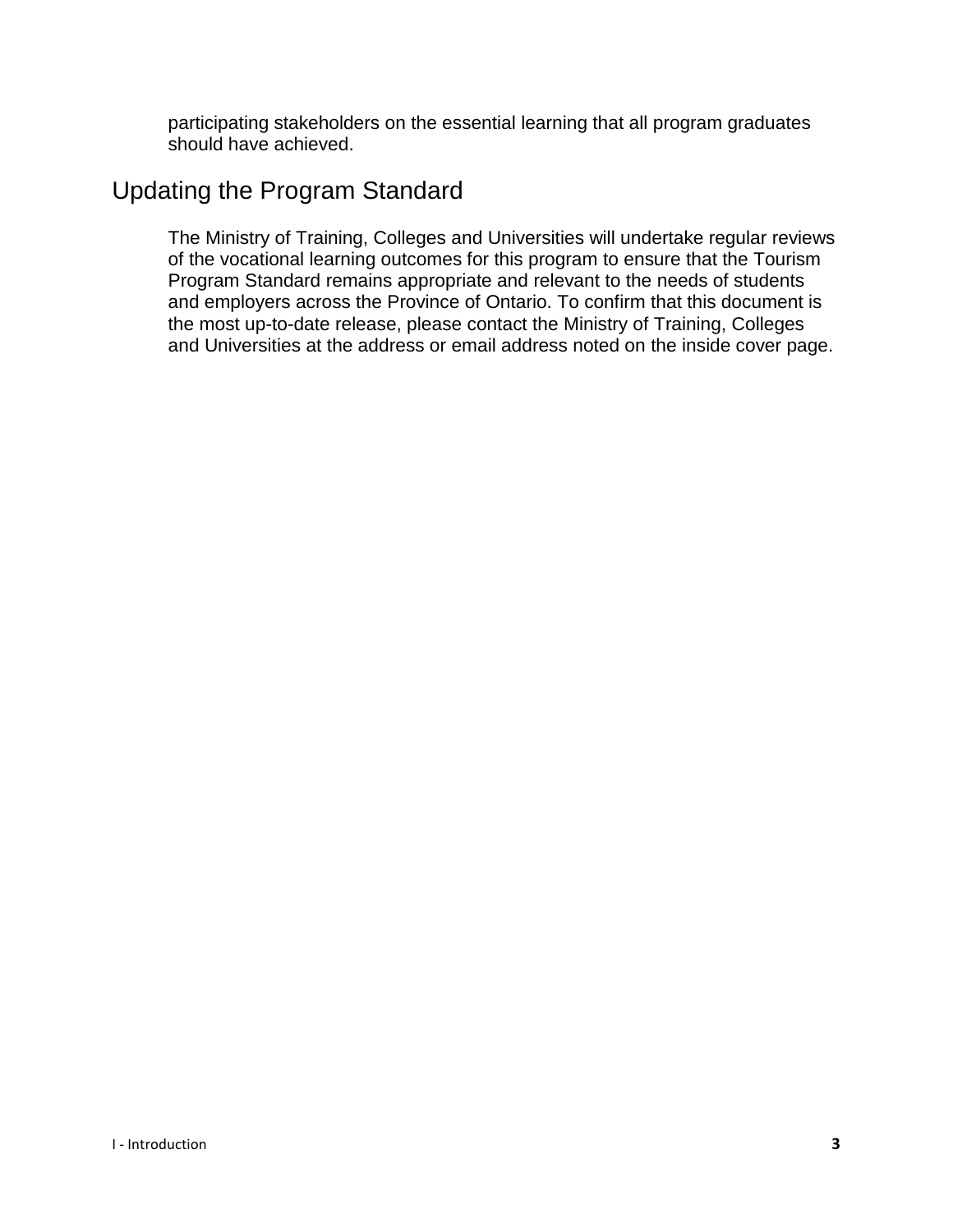# <span id="page-7-0"></span>**II. Vocational Standard**

*All graduates of Tourism Diploma programs have achieved the nine (9) vocational learning outcomes (VLOs) listed in the following pages, in addition to achieving the essential employability skills (EES) learning outcomes and meeting the general education (GE) requirement.*

# <span id="page-7-1"></span>Preamble

Tourism includes both outbound travel (people travelling outside of Ontario to visit other provinces, territories or countries) and internal and inbound travel (people visiting from within Ontario or elsewhere in Canada or the world).

Tourism encompasses five interdependent industry groups: accommodations, food and beverage services, recreation and entertainment, transportation and travel services. As such it offers a diversity of employment opportunities in a wide range of settings. Graduates of tourism programs may pursue careers with resorts, hotels, cruise lines, airlines, travel agencies, tourism development and marketing organizations, travel information centres, parks, campgrounds, tourist attractions, festival and event planners and tour organizers.

Graduates of tourism programs demonstrate the attitude and skills necessary for roles in an industry and workplace service culture. This includes demonstrating a positive attitude and professional decorum, accommodating diverse and special needs, contributing to teamwork, and delivering customer service that anticipates, meets and/or exceeds expectations and standards.

The ability to promote and sell tourism products, services and customer experiences is also an essential employment function and graduates are able to use marketing concepts, market research, social networks, sales strategies, relationship management skills and product knowledge for these purposes. Program graduates are also able to support the effective management and operation of a variety of tourism organizations by applying basic accounting and budgeting. Further, because tourism operations can be highly systematized and regulated, program graduates comply with relevant organization and workplace systems, processes, policies, standards, legal obligations and regulations. This includes health, safety, security, accessibility and privacy regulations, as well as knowledge of risk management principles. Graduates use organizational behaviour, employment standards and human rights knowledge, and leadership and teamwork skills, to support a productive tourism workplace.

The use of technologies is far ranging and can vary depending on the tourism setting. Program graduates are able to use appropriate technologies to enhance tourism development, operations and the quality and delivery of products, services and customer experiences, for example business communication tools, data analysis applications, reservations systems, point of sale (POS) systems, and relationship management software.

Finally, graduates of tourism programs keep current with the global and local trends and issues impacting tourism and the interdependence and roles and relationships of the various participants in the provision of accommodation, food and beverage services, recreation and entertainment, travel services and transportation services and products. This big picture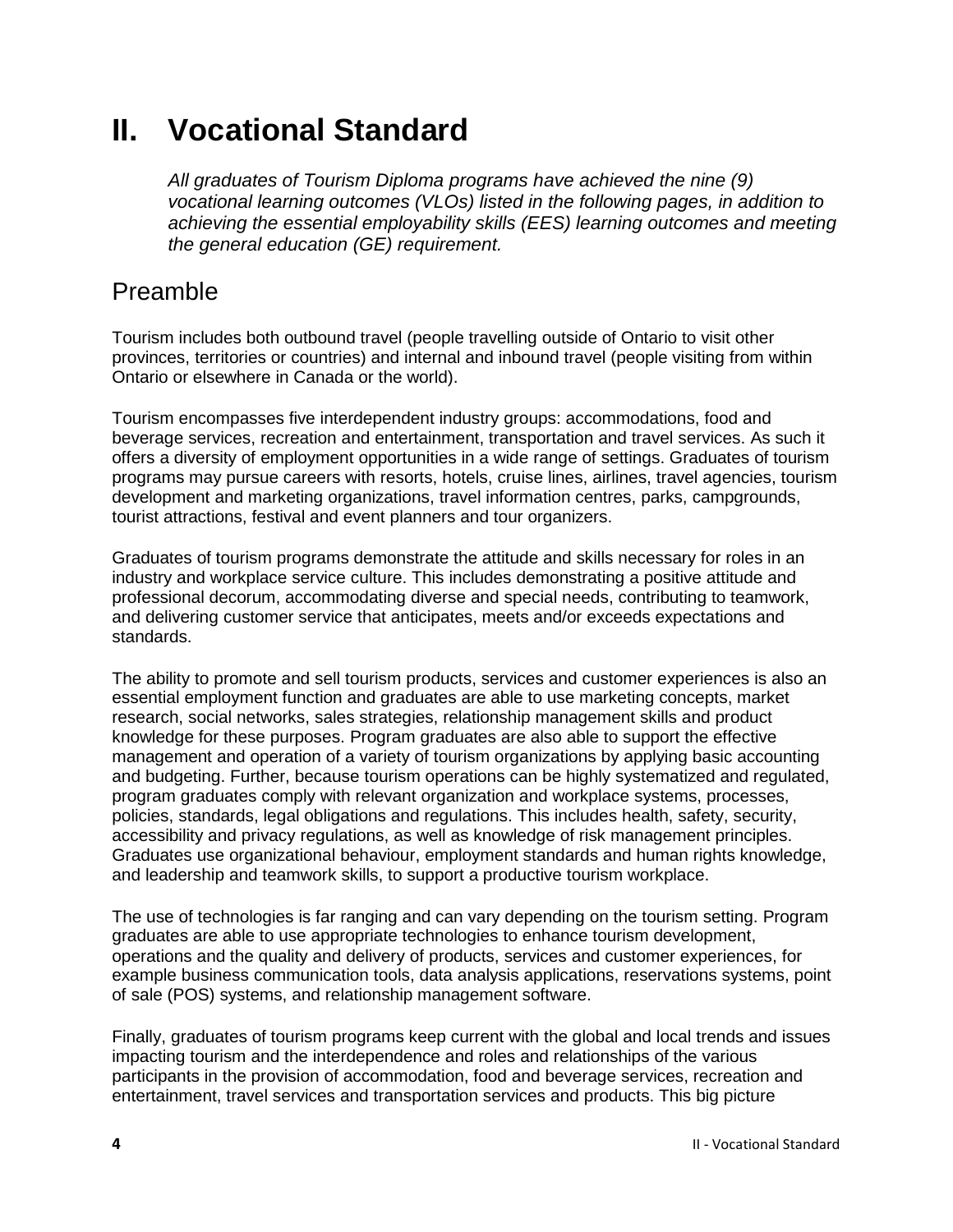knowledge helps guide a graduate's own personal and professional development, and informs their ability to model and promote ethical behaviour and best practices of corporate social responsibility and environmental sustainability.

There are opportunities for graduates to pursue further educational qualifications and degree completion. Graduates should contact individual colleges for further details.

Endnote: The Ontario Council on Articulation and Transfer (ONCAT) maintains the provincial postsecondary credit transfer portal, ONTransfer, at [http://www.ontransfer.ca.](https://webmail.ontario.ca/owa/redir.aspx?C=bAELs0ShY0ef9YzRsLnvxa1-W3oE7s8I2khsf2rbL-3iCnNkrA3pTqoRkkA35tJDrxVzTztjr3Y.&URL=http%3a%2f%2fwww.ontransfer.ca)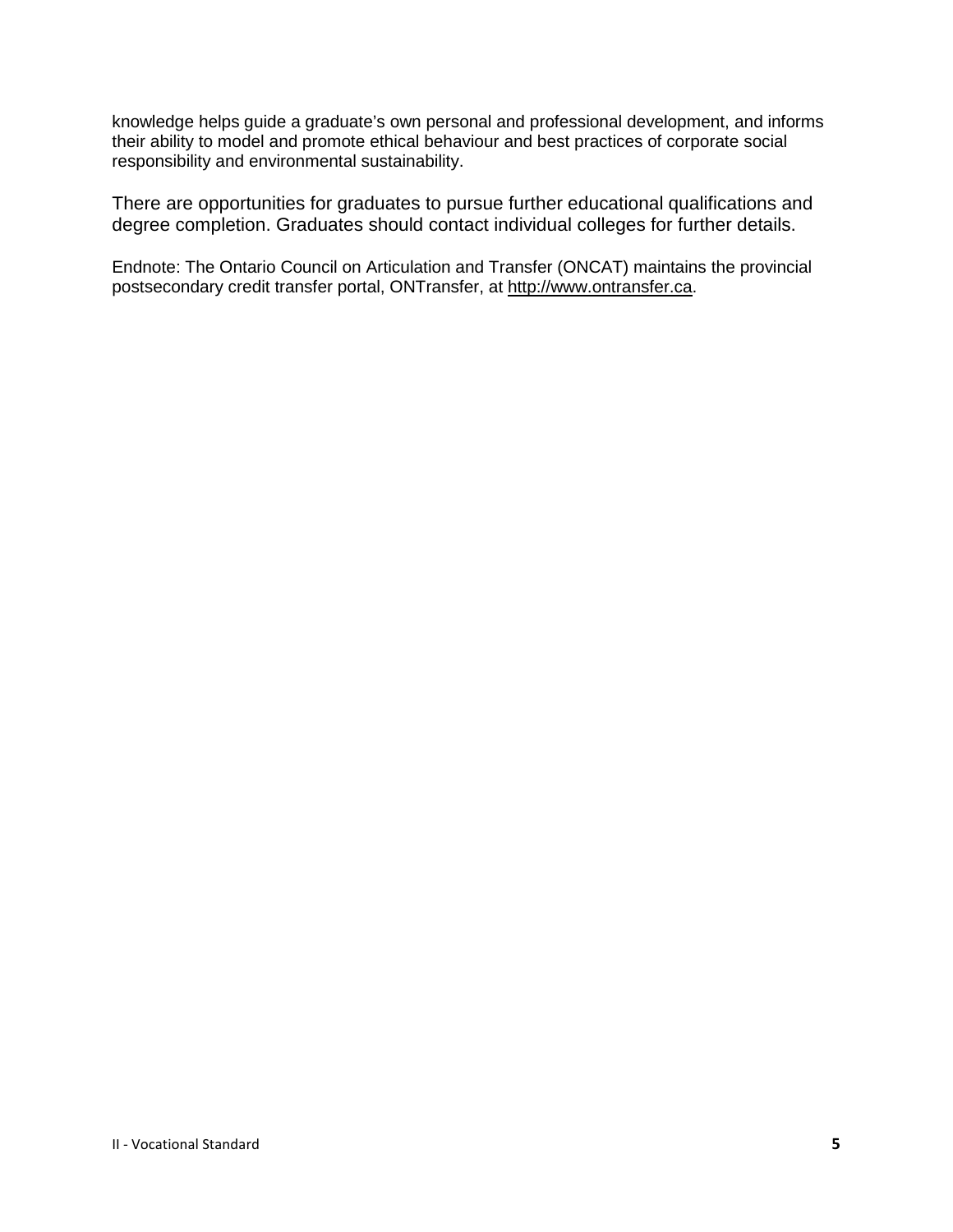# <span id="page-9-0"></span>Synopsis of the Vocational Learning Outcomes

### Tourism (Ontario College Diploma)

#### *The graduate has reliably demonstrated the ability to*

- **1. support an industry and workplace service culture by adopting a positive attitude and professional decorum, accommodating diverse and special needs, and contributing as a team member.**
- **2. deliver customer service and solutions that anticipate, meet and/or exceed individual expectations, as well as organizational expectations, standards and objectives.**
- **3. use marketing concepts, market research, social networks, sales strategies, relationship management skills and product knowledge to promote and sell tourism products, services and customer experiences.**
- **4. apply business principles as well as basic accounting, budgeting, financial and administration skills to support the effective management and operation of a variety of organizations delivering tourism products and services.**
- **5. comply with relevant organization and workplace systems, processes, policies, standards, legal obligations and regulations, and apply risk management principles, to support and maintain efficient, safe, secure, accessible and healthy tourism operations.**
- **6. use appropriate technologies to enhance the quality and delivery of tourism products, services and customer experiences, to measure the effectiveness of tourism operations and to participate in tourism development.**
- **7. keep current with tourism trends and issues, and interdependent relationships in the broader tourism industry\* sectors to improve work performance and guide career development.**
- **8. use leadership, teamwork, conflict and relationship management skills and tools, as well as knowledge of organizational behaviour, employment standards and human rights to contribute to a positive work environment.**
- **9. respond to issues and dilemmas arising in the delivery of tourism products, services and customer experiences by using and promoting ethical behaviour and best practices of corporate social responsibility and environmental sustainability.**

#### *\*See Glossary*

*Note: The learning outcomes have been numbered as a point of reference; numbering does not imply prioritization, sequencing, or weighting of significance.*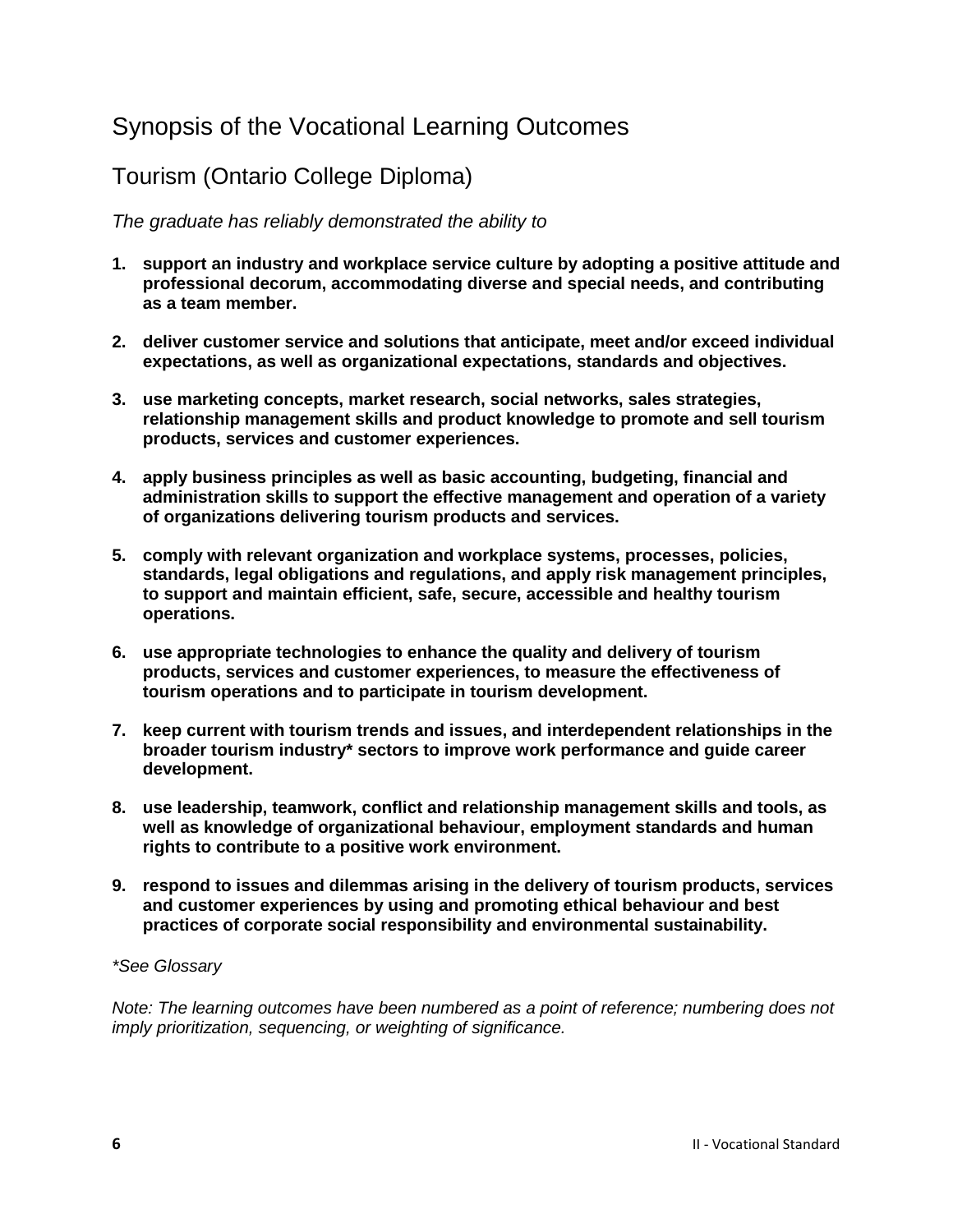# <span id="page-10-0"></span>The Vocational Learning Outcomes

#### *1. The graduate has reliably demonstrated the ability to*

**support an industry and workplace service culture by adopting a positive attitude and professional decorum, accommodating diverse and special needs, and contributing as a team member.** 

- Convey willingness, enthusiasm and pleasure in serving others
- Treat others with courtesy, respect and empathy
- Perform individual tasks as assigned in a timely and effective manner
- Be punctual, reliable and maintain composure in stressful situations and set an example of professional behaviour
- Recognize that private conduct and online presence can impact one's work life and reflect on organizational brand or image
- Use appropriate language, etiquette, format, tone and/or body language when communicating in person, via telephone, online or through other digital means with customers, colleagues and other industry participants
- Use basic industry and trade terminology as appropriate in communications with customers, colleagues and supervisors
- Adhere to industry and workplace standards/policies for personal appearance and hygiene, customer service and brand image
- Promote equity and inclusion and show respect for diversity in all interactions with customers and colleagues
- Adapt communication style to the needs of individuals with disabilities and ensure their special needs are accommodated
- Participate as a member of customer service teams, fostering collaboration, completing tasks and enhancing customer experiences
- Adhere to the requirements of legislation and regulations related to accessible customer service, including but not limited to the *Accessibility for Ontarians with Disabilities Act, 2004*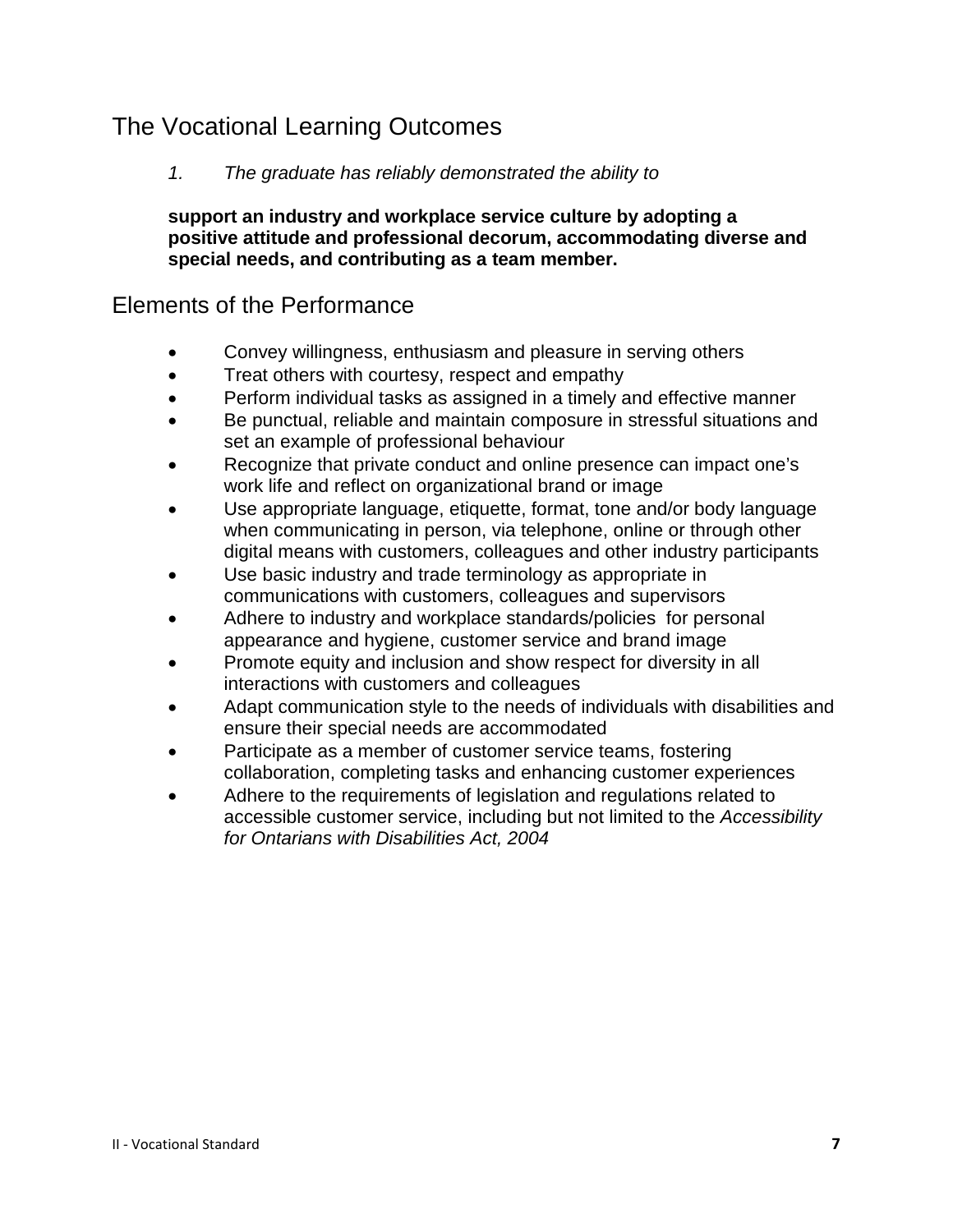**deliver customer service and solutions that anticipate, meet and/or exceed individual expectations, as well as organizational expectations, standards and objectives.**

- Adhere to organizational policies and professional standards related to customer service and brand image
- Establish and maintain rapport with customers and use active listening skills to elicit their needs, wants and expectations
- Respond in a positive and timely manner and adapt priorities to meet customer requests and needs
- Recognize opportunities to enhance customer experiences by identifying and meeting and/or exceeding their unique wants and needs
- Apply conflict resolution skills, show resourcefulness, tact, diplomacy and offer alternative solutions when dealing with customer service problems or complaints
- Ask for assistance when needed and find information to address customer problems and questions in anticipation of issues/problems that may arise
- Process all forms of customer payments in a timely, accurate and courteous manner (e.g., cash, foreign currency, cheques, travelers' cheques, credit and debit cards, bank drafts, etc.)
- Apply appropriate technical skills and knowledge specific to relevant tourism roles and specializations proficiently, confidently and collaboratively (e.g., when making reservations in Canada and abroad, preparing travel documentation, creating and organizing itineraries, planning and organizing events, etc.)
- Use service recovery strategies to convert customer dissatisfaction into customer loyalty
- Adhere to the requirements of legislation and regulations related to accessible customer service, including but not limited to the Accessibility for Ontarians with Disabilities Act, 2004
- Keep current of customer service trends and competitor best practices to anticipate changes to an organization's expectations, standards and objectives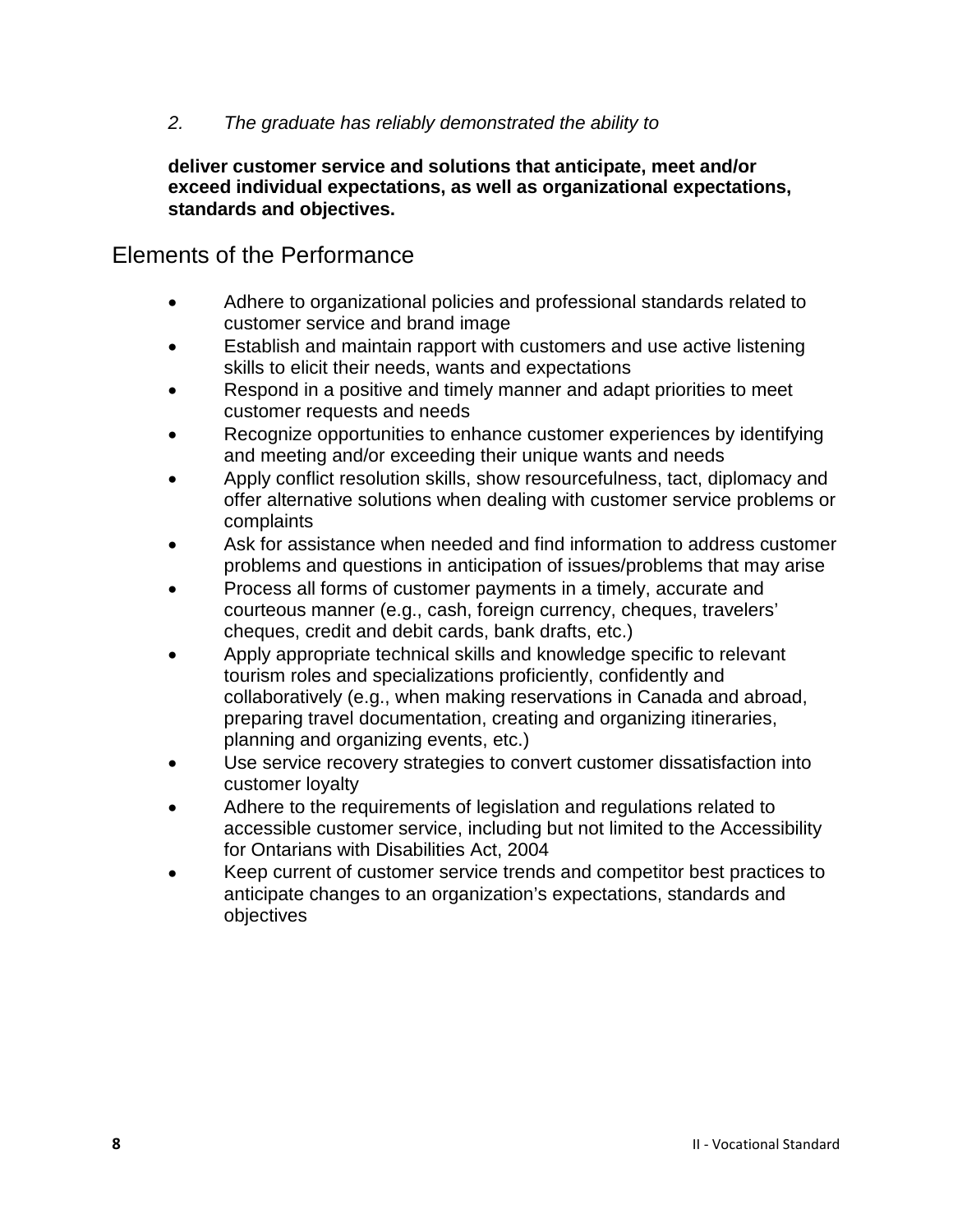#### **use marketing concepts, market research, social networks, sales strategies, relationship management skills and product knowledge to promote and sell tourism products, services and customer experiences.**

- Engage customers and apply active listening skills to assess their motivations, needs, wants, interests, expectations and willingness to pay for tourism products, services and total customer experiences
- Identify and respect the requirements of all customers across cultural, gender and socio-economic groups, and those with special needs, including accessibility issues and medical devices
- Use social networks and relationship management skills and tools to build and maintain internal and external relationships and brand loyalty
- Explain the pros and cons of a variety of media for marketing and promotional purposes
- Explain the purpose and key concepts of the marketing function as well as the components and implementation of a marketing plan
- Convey tourism product information, features and benefits that are current, accurate, and relevant to customer needs, wants, expectations, abilities and/or budgets
- Explain the features and benefits of loyalty rewards programs for both the customer and organization
- Use knowledge of regional, national and global geography, and Canadian history and heritage, to support the promotion and sale of tourism products, services and total customer experiences
- Contribute to the customer experience by providing customers with information on local attractions and activities and local hospitality and tourism products and services
- Remain current with relevant industry, consumer and competitive trends and issues and suggest appropriate actions in response
- Identify, research and analyze target markets and product features and benefits to align the unique characteristics and relevant benefits of tourism products and services with customer needs, wants, expectations and budgets
- Describe strategic partnerships and alliances used to build new business relationships, brand recognition and equity, and to increase sales, revenue and customer loyalty
- Use skills and techniques such as: negotiation, objection handling, prospect qualifying, up-selling, cross-selling and closing to contribute to increased sales volume
- Monitor reviews of tourism products, services, customer experiences and destinations for relevant industry, consumer and competitive trends and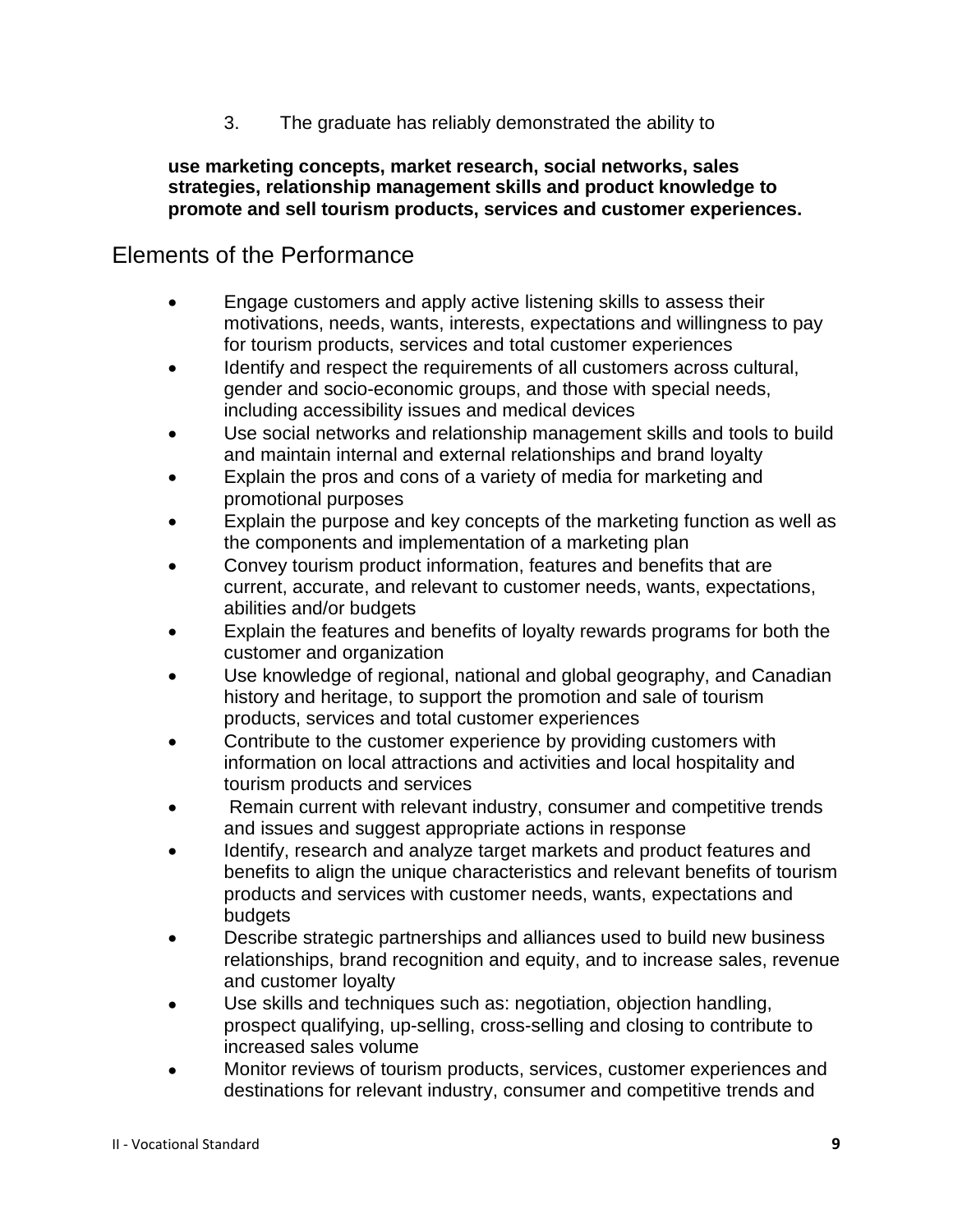issues

- Contribute to the design and production of marketing communications materials to support the marketing, promotion and sale of tourism products, services and total customer experiences as well as the corporate brand and image
- Apply sales strategies in the promotion and sale of tourism products, services and customer experiences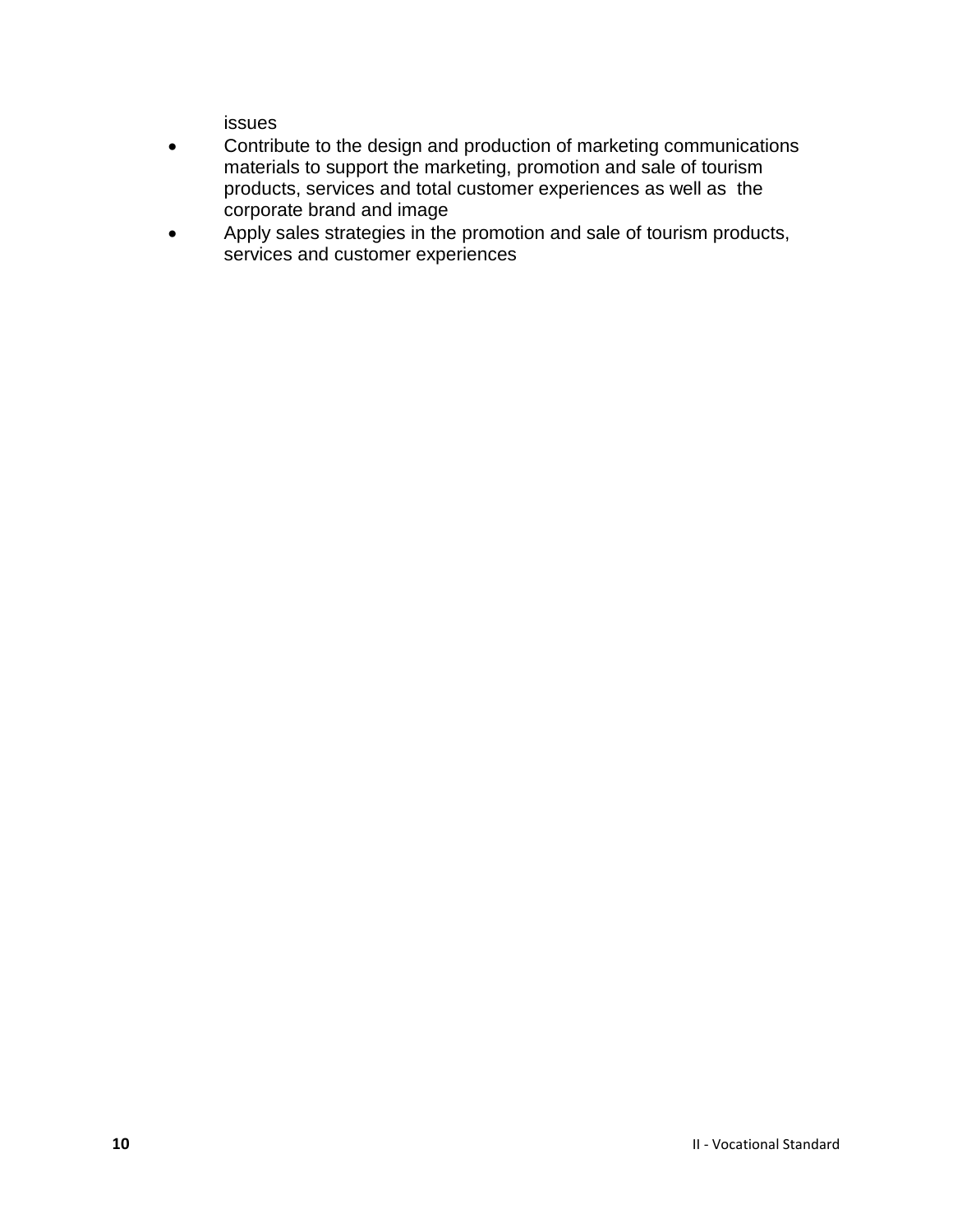**apply business principles as well as basic accounting, budgeting, financial and administration skills to support the effective management and operation of a variety of organizations delivering tourism products and services.**

- Explain the different forms of tourism business enterprises and their advantages and disadvantages
- Describe the distinction between cost and revenue centres, gross and net revenue, fixed and variable costs, supply and demand, cause and effect and their relative impact on a variety of tourism organizations' finances
- Apply basic accounting and budgeting principles, interpret routine financial statements, calculate profit or loss, match expenses to revenue, and reconcile accounts.
- Apply cost control principles and strategies to manage costs specific to relevant industry specializations (e.g., accommodation, food and beverage services, outdoor recreation activities, festivals and entertainment, travel services and/or transportation)
- Contribute to cost reduction through waste prevention, inventory control, resource management and operational efficiencies
- Identify the potential for risk or liability in contract, negligence and/or violation of statutory regulations within a variety of tourism organizations
- Adjust the price and/or mix of tourism products and services when appropriate to contribute to increased sales and manage revenue
- Prepare clear and accurate invoices, including calculating relevant taxes, surcharges, commissions and using foreign exchange rates
- Process all forms of customer payments and transactions (e.g., cash, foreign currency, credit and debit cards, cheques, bank drafts, travelers' cheques, electronic transfers, refunds, and discounts)
- Use scheduling skills to manage tasks, resources and contingencies effectively and efficiently.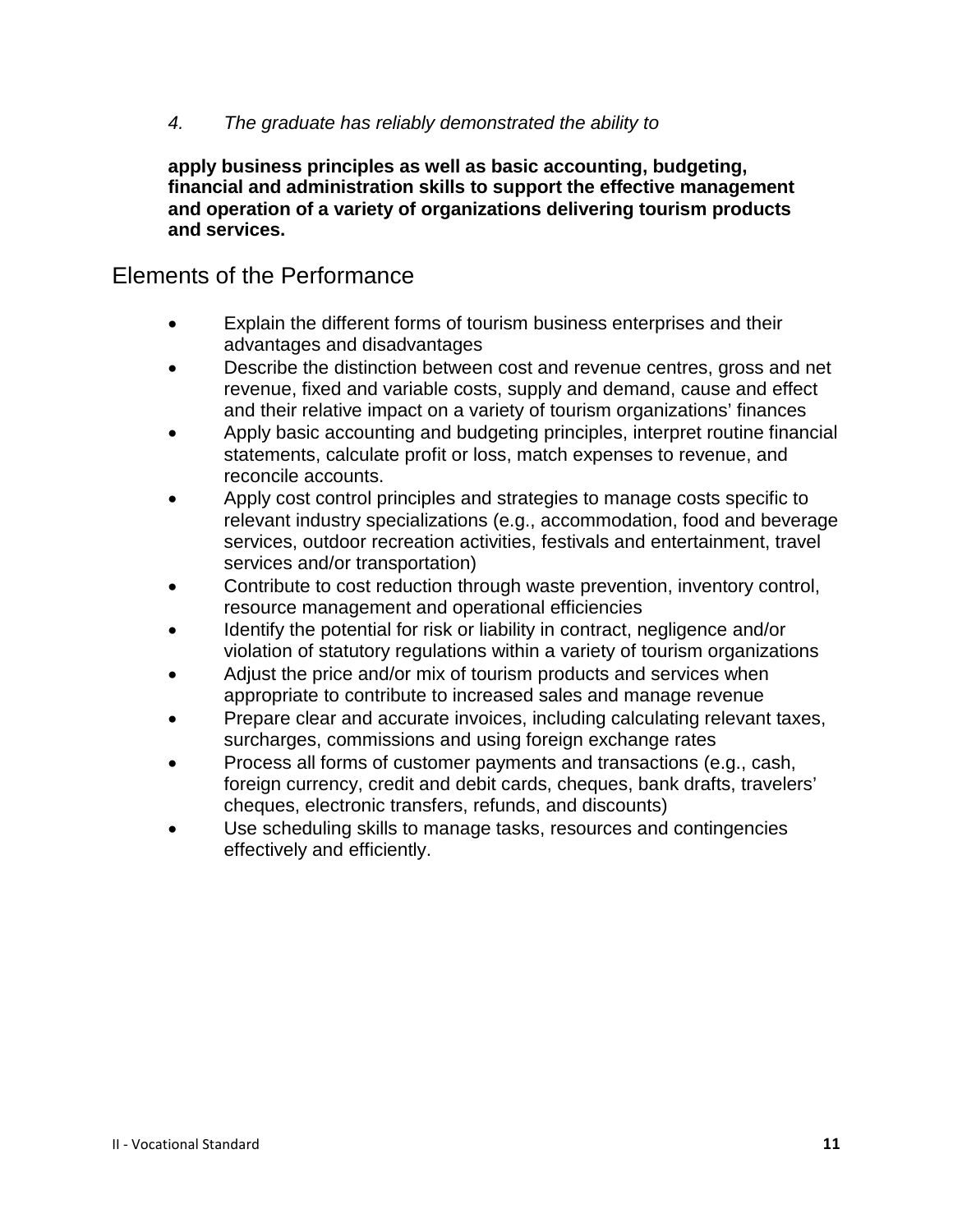**comply with relevant organization and workplace systems, processes, policies, standards, legal obligations and regulations, and apply risk management principles, to support and maintain efficient, safe, secure, accessible and healthy tourism operations.**

- Explain the benefits of obtaining and maintaining health and safety licences, certifications or training appropriate for the tourism industry and specific to relevant industry specializations, (e.g., Travel Industry Council of Ontario (TICO) licensing, Workplace Hazardous Materials Information System (WHMIS) training, Smart Serve Certification, First Aid training, propane dispensing, and boat operation and safety)
- Detect and respond proactively to health and safety hazards and security concerns in the workplace and explain the role, responsibilities, rights and duties of joint health and safety committees
- Contribute to the continuous improvement of organizational practices, policies and procedures (e.g., standard operating procedures (SOPs)) related to health, safety, security and accessibility in the workplace, and support efficient, effective and safe tourism operations
- Follow appropriate protocols and procedures in the event of an emergency
- Comply with all relevant statutory requirements (e.g., *Accessibility for Ontarians with Disabilities Act, 2005*, *Personal Information Protection and Electronic Documents Act, S.C. 2000*, *Privacy Act, 1975*, *Freedom of Information and Protection of Privacy Act, 1990*, *Innkeepers Act, 1990, Consumer Protection Act, 2002*, and *Travel Industry Act, 2002* etc.) as well as codes of ethics and professional practices and standards related to tourism roles and specializations
- Explain the scope and impact of workplace health and safety regulations and inspections conducted by the Workplace Safety and Insurance Board (WSIB) and municipal, provincial and regional health authorities
- Identify the potential for liability and negligence within tourism organizations and operations
- Contribute to the improvement of a risk management plan and to the implementation of contingency plans
- Follow procedures associated with an organization's risk management plan.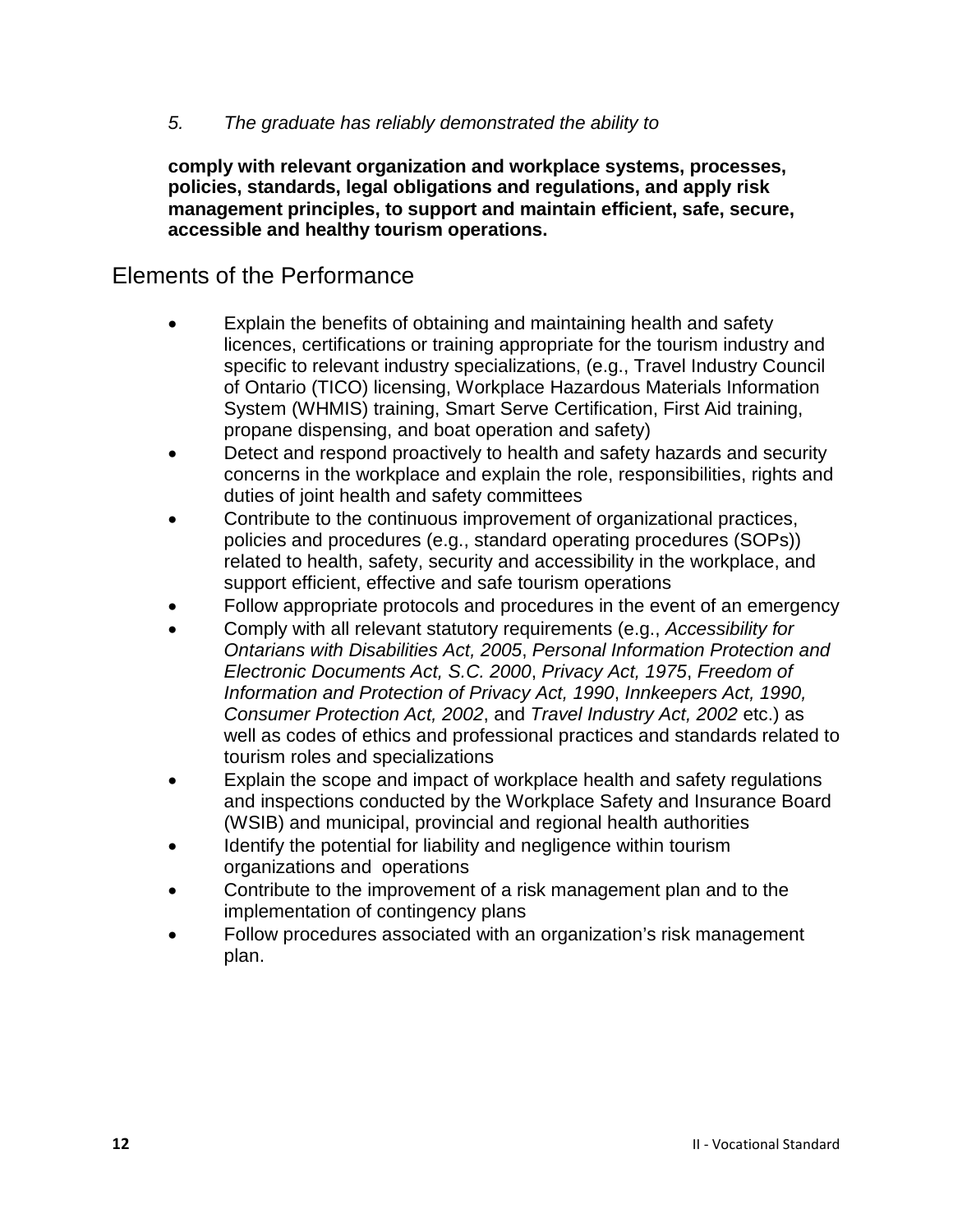**use appropriate technologies to enhance the quality and delivery of tourism products, services and customer experiences, to measure the effectiveness of tourism operations and to participate in tourism development.** 

- Use current and innovative applications and tools to track deadlines, progress and completion of work, organize files, contacts, lists and schedules to enhance work performance and organizational effectiveness
- Use appropriate software and applications to complete tasks and enhance work performance, collect, record and interpret financial information and conduct market research (e.g., word-processing, spreadsheet, presentation, online and digital communication, time management, and relationship management)
- Work across a variety of technology platforms and information systems specific to relevant industry specializations, such as reservations, point of sale (POS) systems and inventory systems
- Use appropriate technologies, applications and software to prepare and deliver effective presentations to promote tourism products, services and total customer experiences
- Contribute to updating and responding to online and digital content to support the quality, delivery and timeliness of internal and external communications and customer experiences
- Use appropriate etiquette for electronic communications
- Troubleshoot customer frustrations with online sale or reservation transactions
- Use appropriate and innovative technology to communicate, collect feedback, and monitor social and other media for information impacting brand image and organizational effectiveness
- Use appropriate technologies, applications and software to contribute to the planning of tourism development initiatives.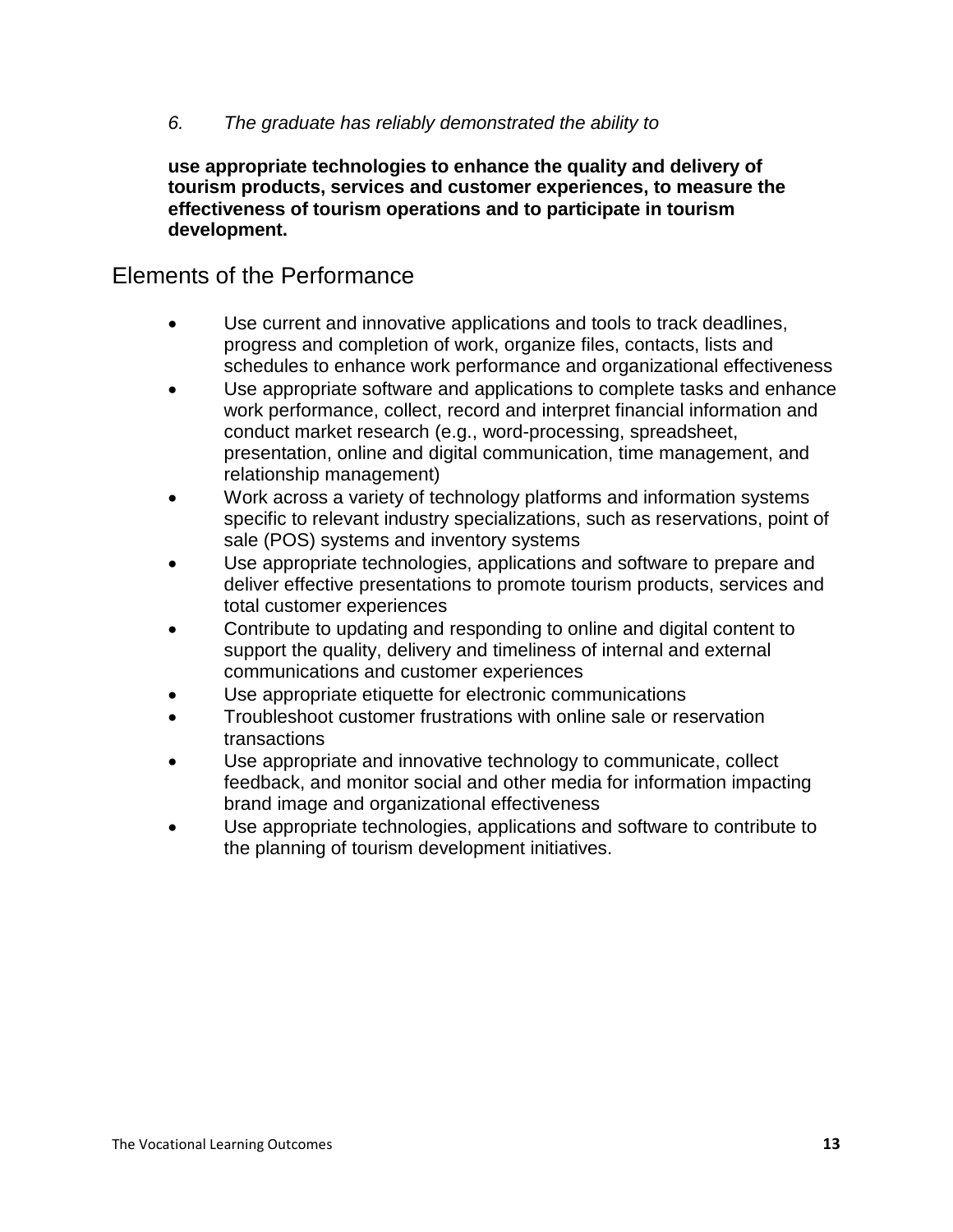#### **keep current with tourism trends and issues, and interdependent relationships in the broader tourism industry\* sectors to improve work performance and guide career development.**

- Explain the impact of various influences on the structure and interdependence of the tourism industry, including cultural, political, legal, economic, social and environmental factors
- Analyze the connection between industry trends, strategic planning and tourism, travel and hospitality operations
- Describe the range of tourism, travel and hospitality occupations and the roles and interrelationship of the various participants
- Explain the impact of tourism on the economy and the relative contributions of accommodation, food and beverage services, recreation and entertainment, travel services, and transportation industry sectors
- Describe the need for and benefits of networking, co-operation and collaboration among providers of related accommodation, food and beverage, recreation, entertainment, travel and transportation products and services.
- Use basic industry and trade terminology in all communications with clients, colleagues and supervisors
- Review appropriate industry information and news sources (e.g., trade journals, Web-based information sources, social networks, various media, industry and professional associations, etc.) regularly to keep current with world events and their impact on tourism, travel and hospitality
- Stay informed of international and cross-border travel and security issues, including foreign exchange rates, travel advisories and global politics
- Discuss the changing drivers of tourism and motivations of tourists from an operational and consumer perspective
- Keep current with changes to legislation and regulations within the tourism industry
- Identify areas for ongoing career development, including development of product knowledge, service excellence, teamwork, leadership, and management skills
- Identify the value and benefits of networking and membership in relevant professional associations and of obtaining professional certifications and designations
- Determine the reliability, authority, relevance and currency of information and information sources
- Monitor account settings to create and maintain a professional online presence (e.g., Facebook, LinkedIn, Twitter, etc.)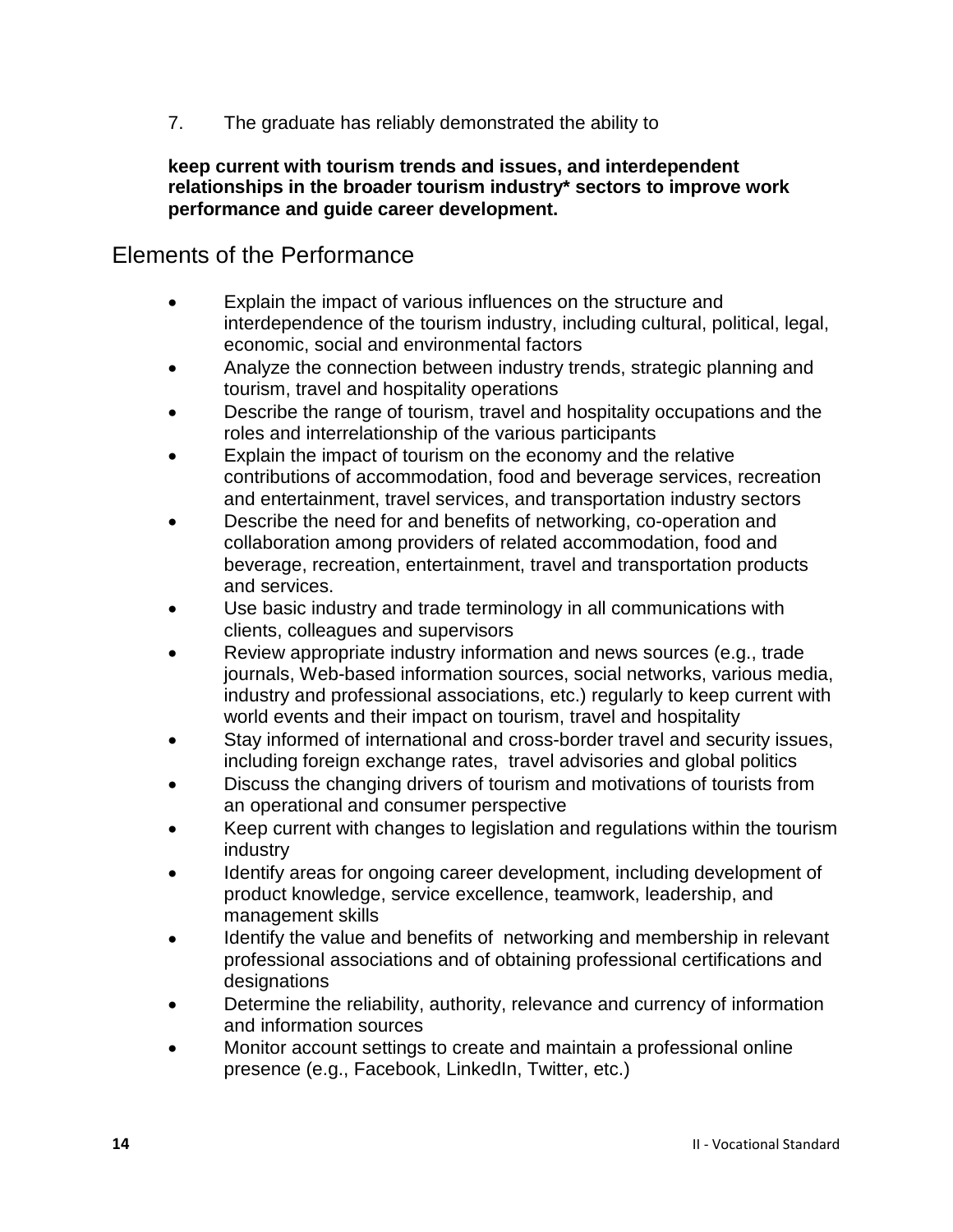• Adapt goals, career and learning plans according to issues and trends observed

*\*See Glossary*.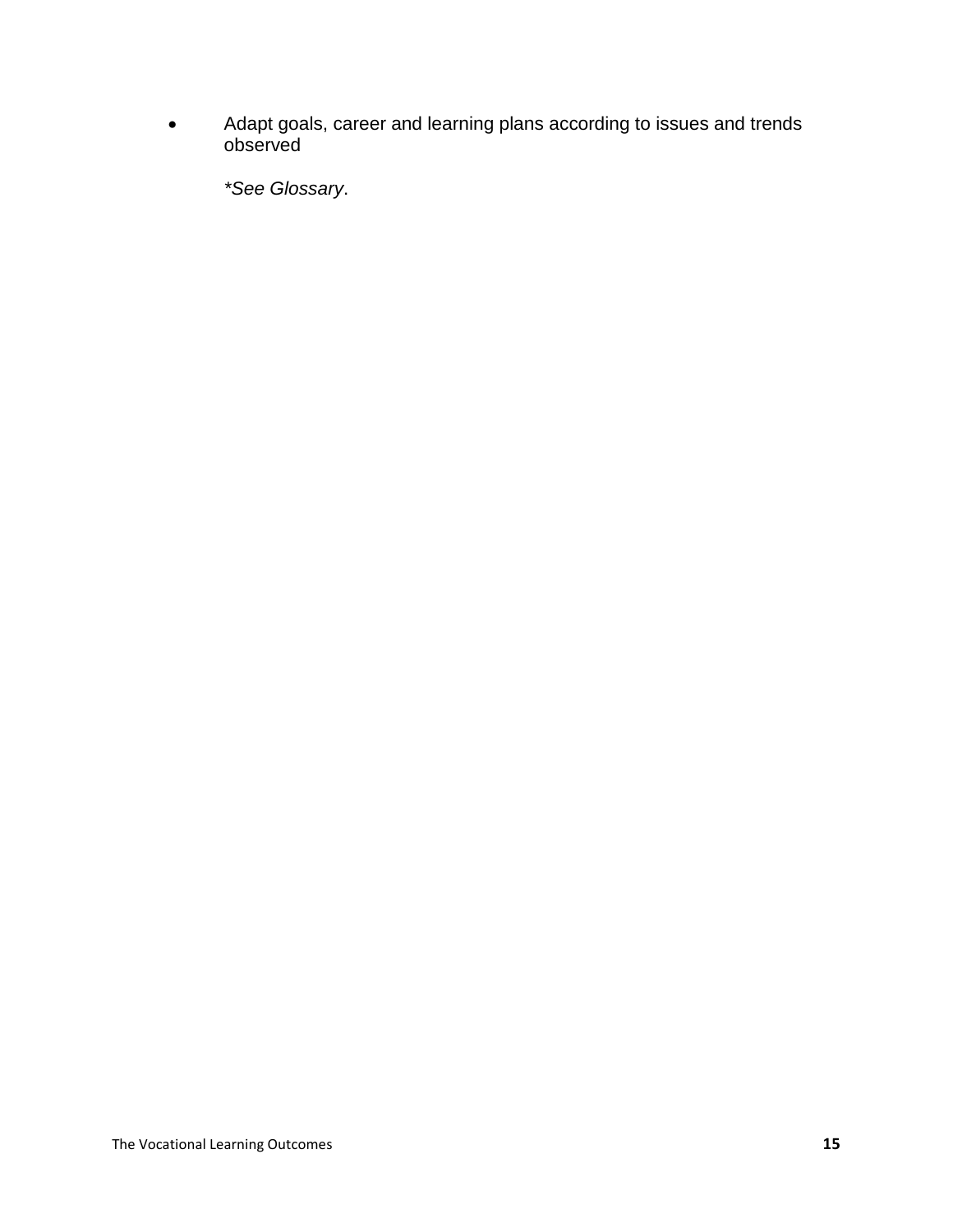**use leadership, teamwork, conflict and relationship management skills and tools, as well as knowledge of organizational behaviour, employment standards and human rights to contribute to a positive work environment.**

- Explain how organizational behaviour theories can be used to influence organizational culture
- Apply principles of group dynamics to enhance team work and team building
- Apply principles of conflict, stress, change and time management to promote successful working relationships
- Use leadership skills and qualities, including the ability to motivate, empower and recognize the achievement of others
- Comply with human rights codes and understand the scope and application of employment standards legislation (e.g., *Human Rights Code, 1990*, *Employment Standards Act, 2000*, etc.)
- Promote equity and inclusion when communicating and collaborating with diverse external and internal customers and colleagues
- Share knowledge, skills and experience with others
- Identify networking opportunities to expand internal and external contact **lists**
- Foster mutually-beneficial relationships with competitors, suppliers, vendors, government and non-profit agencies, tourism and travel associations, and community groups as appropriate
- Adapt to differences in organizational culture, protocols, systems and practices to support organizational effectiveness and enhance work performance
- Adapt as necessary to flexible work hours and seasonal employment.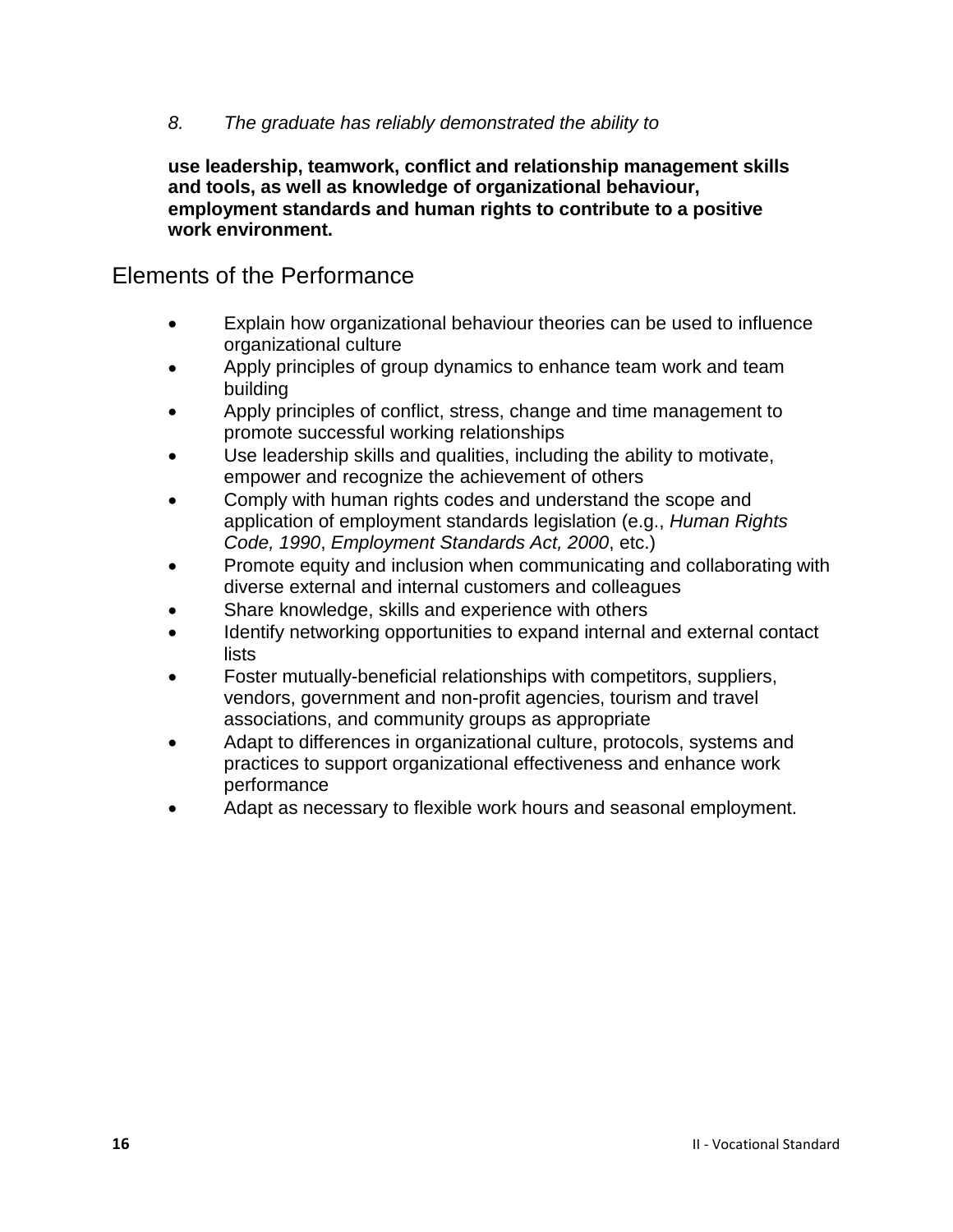**respond to issues and dilemmas arising in the delivery of tourism products, services and customer experiences by using and promoting ethical behaviour and best practices of corporate social responsibility and environmental sustainability.**

- Apply principles of corporate social responsibility to work in ways that minimize negative impacts and optimize social, environmental and economic benefits
- Promote the use and benefits of sustainable tourism and travel products and services, environmental awareness and decreased resource consumption
- Keep current with best practices in energy, solid waste and water management in the development and delivery of tourism and travel products, services and operations
- Promote an organization's environmental sustainability and corporate social responsibility policies and practices to colleagues and customers
- Promote and integrate sustainable practices in the workplace using information of government and community programs and resources and competitor practices
- Contribute to the continuous improvement of an organization's systems, processes, policies, services, and operations to reduce its environmental impact and enhance its reputation for socially responsible practices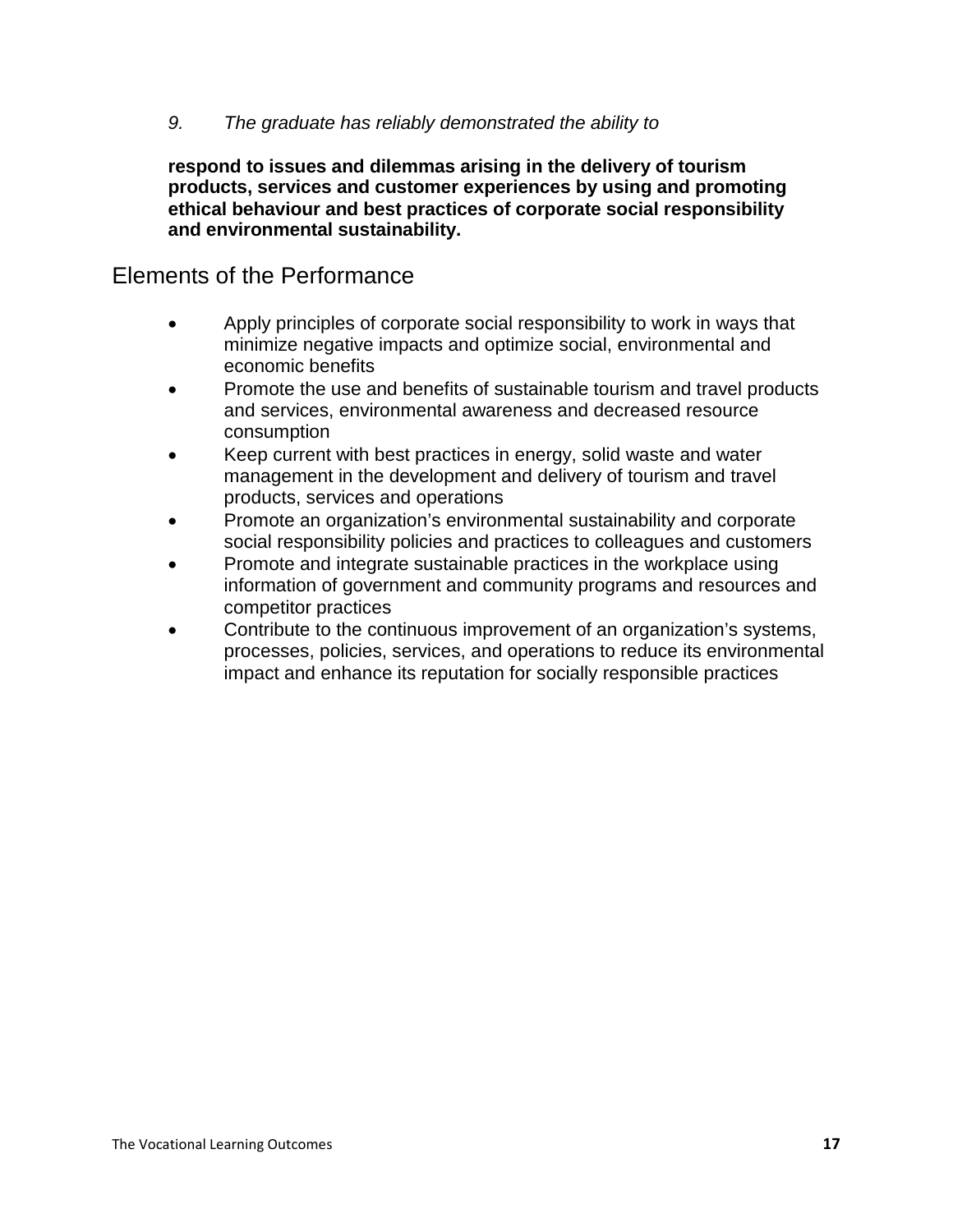## **Glossary**

**Hospitality** - The tourism industry sectors relating to Accommodation and Food and Beverage.

**Tourism Industry** - tourism as a leading growth and job creator of the Canadian economy. Tourism is composed of five distinct, yet inter-related sectors. The five component areas of the Tourism Industry named by the Canadian Tourism Human Resource Council are:

- a. Accommodation
- b. Food and Beverage Service
- c. Recreation and Entertainment
- d. Transportation
- e. Travel Services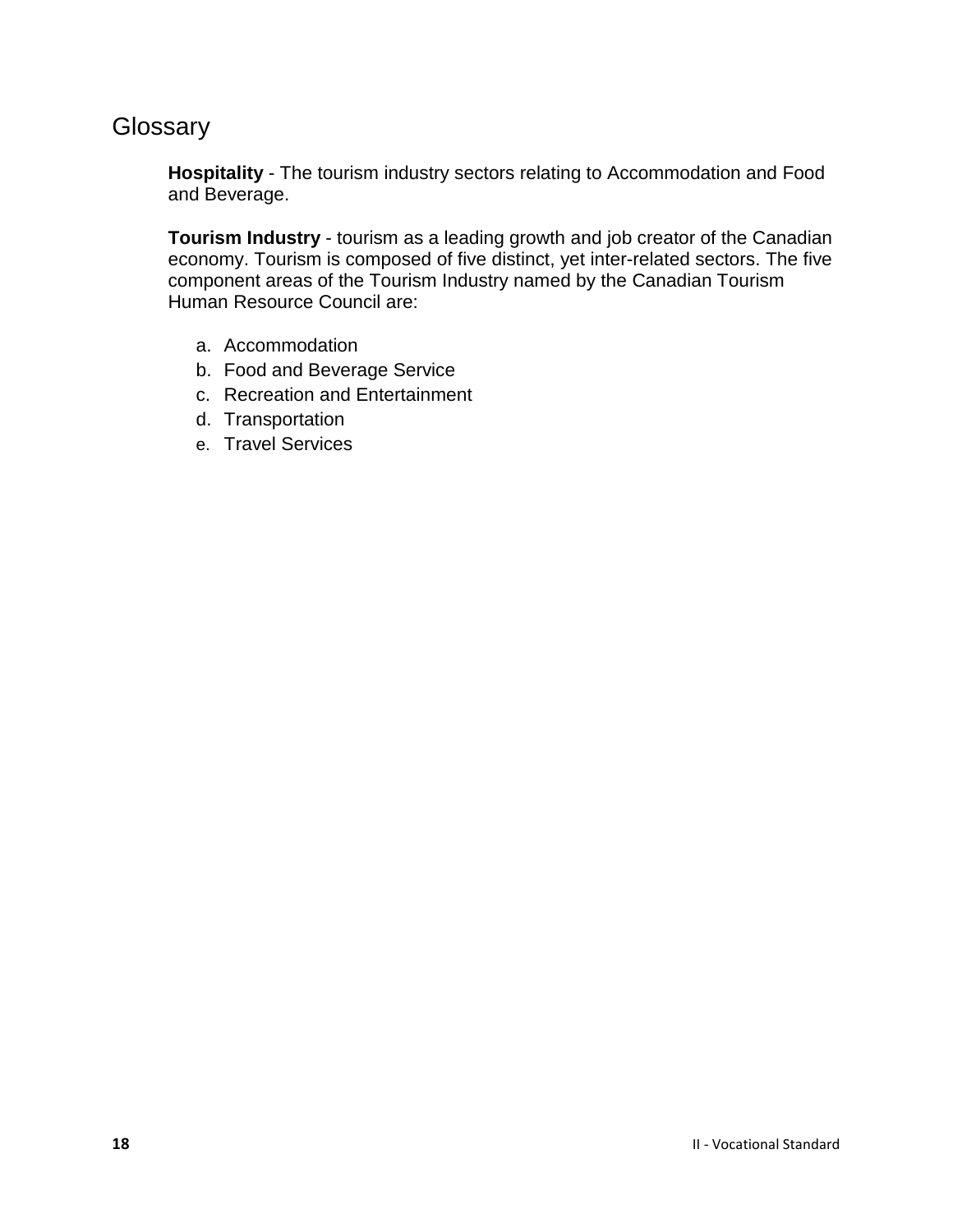# <span id="page-22-0"></span>**III. Essential Employability Skills**

*All graduates of the Tourism program of instruction must have reliably demonstrated the essential employability skills learning outcomes listed on the following pages, in addition to achieving the vocational learning outcomes and meeting the general education requirement.*

# <span id="page-22-1"></span>**Context**

Essential Employability Skills (EES) are skills that, regardless of a student's program or discipline, are critical for success in the workplace, in day-to-day living and for lifelong learning.

The teaching and attainment of these EES for students in, and graduates from, Ontario's colleges of applied arts and technology are anchored in a set of three fundamental assumptions:

- these skills are important for every adult to function successfully in society today;
- our colleges are well equipped and well positioned to prepare graduates with these skills;
- these skills are equally valuable for all graduates, regardless of the level of their credential, whether they pursue a career path, or they pursue further education.

# <span id="page-22-2"></span>Skill Categories

To capture these skills, the following six categories define the essential areas where graduates must demonstrate skills and knowledge.

- Communication
- **Numeracy**
- Critical Thinking & Problem Solving
- Information Management
- $\bullet$ Interpersonal
- Personal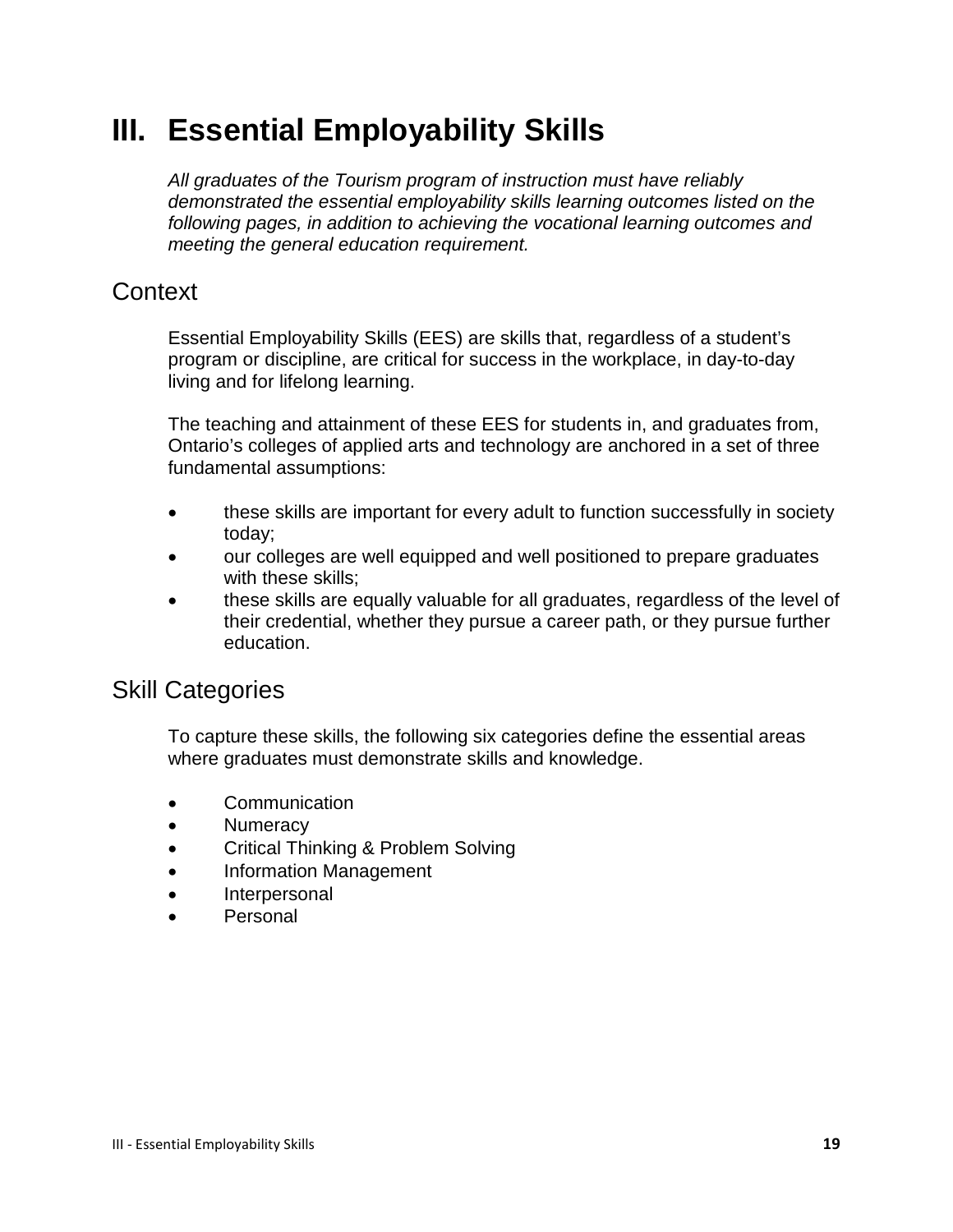# <span id="page-23-0"></span>Application and Implementation

In each of the six skill categories, there are a number of defining skills, or sub skills, identified to further articulate the requisite skills identified in the main skill categories. The following chart illustrates the relationship between the skill categories, the defining skills within the categories and learning outcomes to be achieved by graduates from all postsecondary programs of instruction that lead to an Ontario College credential.

EES may be embedded in General Education or vocational courses, or developed through discrete courses. However these skills are developed, all graduates with Ontario College credentials must be able to reliably demonstrate the essential skills required in each of the six categories.

| <b>SKILL CATEGORY</b>                                                        | <b>DEFINING SKILLS:</b><br>Skill areas to be<br>demonstrated by<br>graduates:                                                                                                    | <b>LEARNING OUTCOMES: The</b><br>levels of achievement required by<br>graduates.<br>The graduate has reliably<br>demonstrated the ability to:                                                                                                                                    |
|------------------------------------------------------------------------------|----------------------------------------------------------------------------------------------------------------------------------------------------------------------------------|----------------------------------------------------------------------------------------------------------------------------------------------------------------------------------------------------------------------------------------------------------------------------------|
| <b>COMMUNICATION</b>                                                         | Reading<br>$\bullet$<br>Writing<br>$\bullet$<br>Speaking<br>$\bullet$<br>Listening<br>$\bullet$<br>Presenting<br>$\bullet$<br><b>Visual literacy</b>                             | 1. communicate clearly, concisely<br>and correctly in the written,<br>spoken and visual form that<br>fulfills the purpose and meets the<br>needs of the audience.<br>2. respond to written, spoken or<br>visual messages in a manner<br>that ensures effective<br>communication. |
| <b>NUMERACY</b>                                                              | Understanding and<br>$\bullet$<br>applying<br>mathematical<br>concepts and<br>reasoning<br>Analyzing and<br>$\bullet$<br>using numerical<br>data<br>Conceptualizing<br>$\bullet$ | 1. execute mathematical operations<br>accurately.                                                                                                                                                                                                                                |
| <b>CRITICAL</b><br><b>THINKING &amp;</b><br><b>PROBLEM</b><br><b>SOLVING</b> | Analyzing<br>$\bullet$<br>Synthesizing<br>$\bullet$<br>Evaluating<br>$\bullet$<br>Decision making<br>$\bullet$<br>Creative and<br>innovative thinking                            | 1. apply a systematic approach to<br>solve problems.<br>2. use a variety of thinking skills to<br>anticipate and solve problems.                                                                                                                                                 |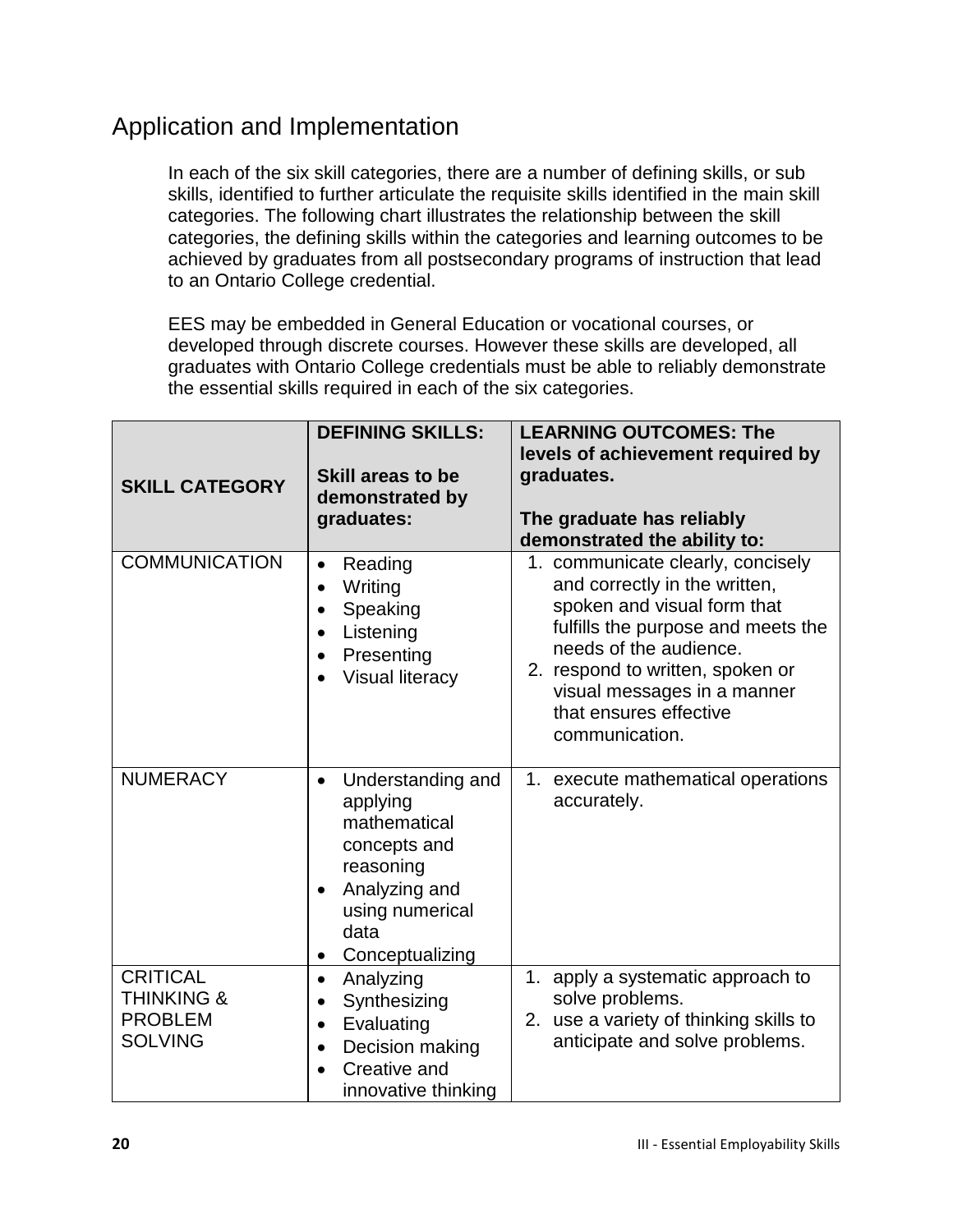| <b>SKILL CATEGORY</b>                   | <b>DEFINING SKILLS:</b><br>Skill areas to be<br>demonstrated by<br>graduates:                                                                                                                                 | <b>LEARNING OUTCOMES: The</b><br>levels of achievement required by<br>graduates.<br>The graduate has reliably<br>demonstrated the ability to:                                                                                                       |
|-----------------------------------------|---------------------------------------------------------------------------------------------------------------------------------------------------------------------------------------------------------------|-----------------------------------------------------------------------------------------------------------------------------------------------------------------------------------------------------------------------------------------------------|
| <b>INFORMATION</b><br><b>MANAGEMENT</b> | Gathering and<br>$\bullet$<br>managing<br>information<br>Selecting and<br>$\bullet$<br>using appropriate<br>tools and<br>technology for a<br>task or a project<br><b>Computer literacy</b><br>Internet skills | 1. locate, select, organize and<br>document information using<br>appropriate technology and<br>information systems.<br>2. analyze, evaluate and apply<br>relevant information from a<br>variety of sources.                                         |
| <b>INTERPERSONAL</b>                    | Teamwork<br>$\bullet$<br>Relationship<br>$\bullet$<br>management<br><b>Conflict resolution</b><br>$\bullet$<br>Leadership<br>$\bullet$<br>Networking<br>$\bullet$                                             | 1. show respect for the diverse<br>opinions, values, belief systems<br>and contributions of others.<br>2. interact with others in groups or<br>teams in ways that contribute to<br>effective working relationships<br>and the achievement of goals. |
| <b>PERSONAL</b>                         | Managing self<br>$\bullet$<br>Managing change<br>and being flexible<br>and adaptable<br>Engaging in<br>$\bullet$<br>reflective practices<br>Demonstrating<br>$\bullet$<br>personal<br>responsibility          | 1. manage the use of time and<br>other resources to complete<br>projects.<br>2. take responsibility for one's own<br>actions, decisions and their<br>consequences.                                                                                  |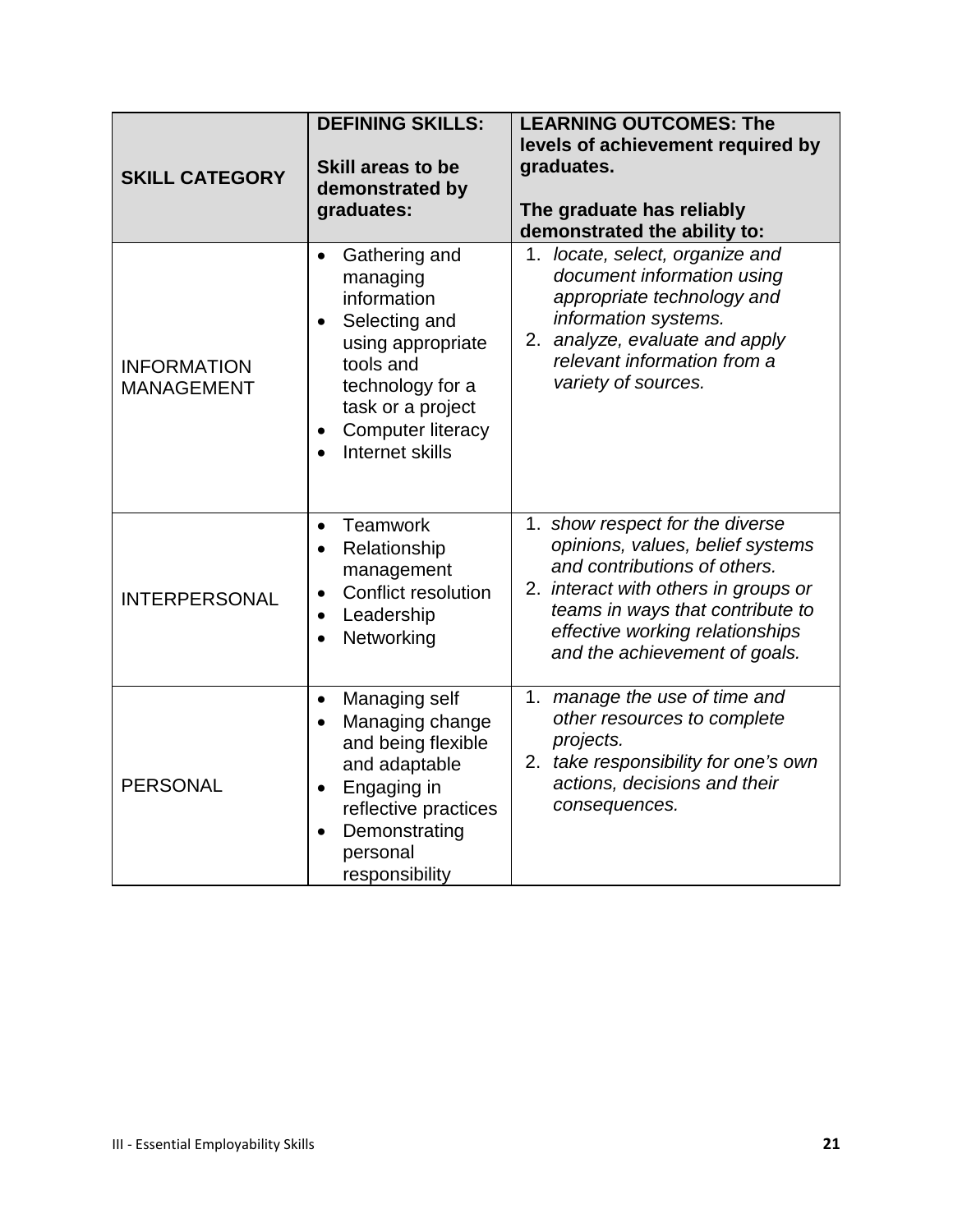# <span id="page-25-0"></span>**IV. General Education Requirement**

*All graduates of the Tourism program must have met the general education requirement described on the following pages, in addition to achieving the vocational and essential employability skills learning outcomes.*

# <span id="page-25-1"></span>Requirement

The General Education Requirement for programs of instruction is stipulated in the Credentials Framework (Appendix A in the Minister's Binding Policy Directive *Framework for Programs of Instruction*).

In programs of instruction leading to either an Ontario College Diploma or an Ontario College Advanced Diploma, it is required that graduates have been engaged in learning that exposes them to at least one discipline outside their main field of study and increases their awareness of the society and culture in which they live and work. This will typically be accomplished by students taking 3 to 5 courses (or the equivalent) designed discretely and separately from vocational learning opportunities.

This general education learning would normally be delivered using a combination of required and elective processes.

### <span id="page-25-2"></span>Purpose

The purpose of General Education in the Ontario college system is to contribute to the development of citizens who are conscious of the diversity, complexity and richness of the human experience; who are able to establish meaning through this consciousness; and who, as a result, are able to contribute thoughtfully, creatively and positively to the society in which they live and work.

General Education strengthens students' essential employability skills, such as critical analysis, problem solving and communication, in the context of an exploration of topics with broad-based personal and/or societal importance.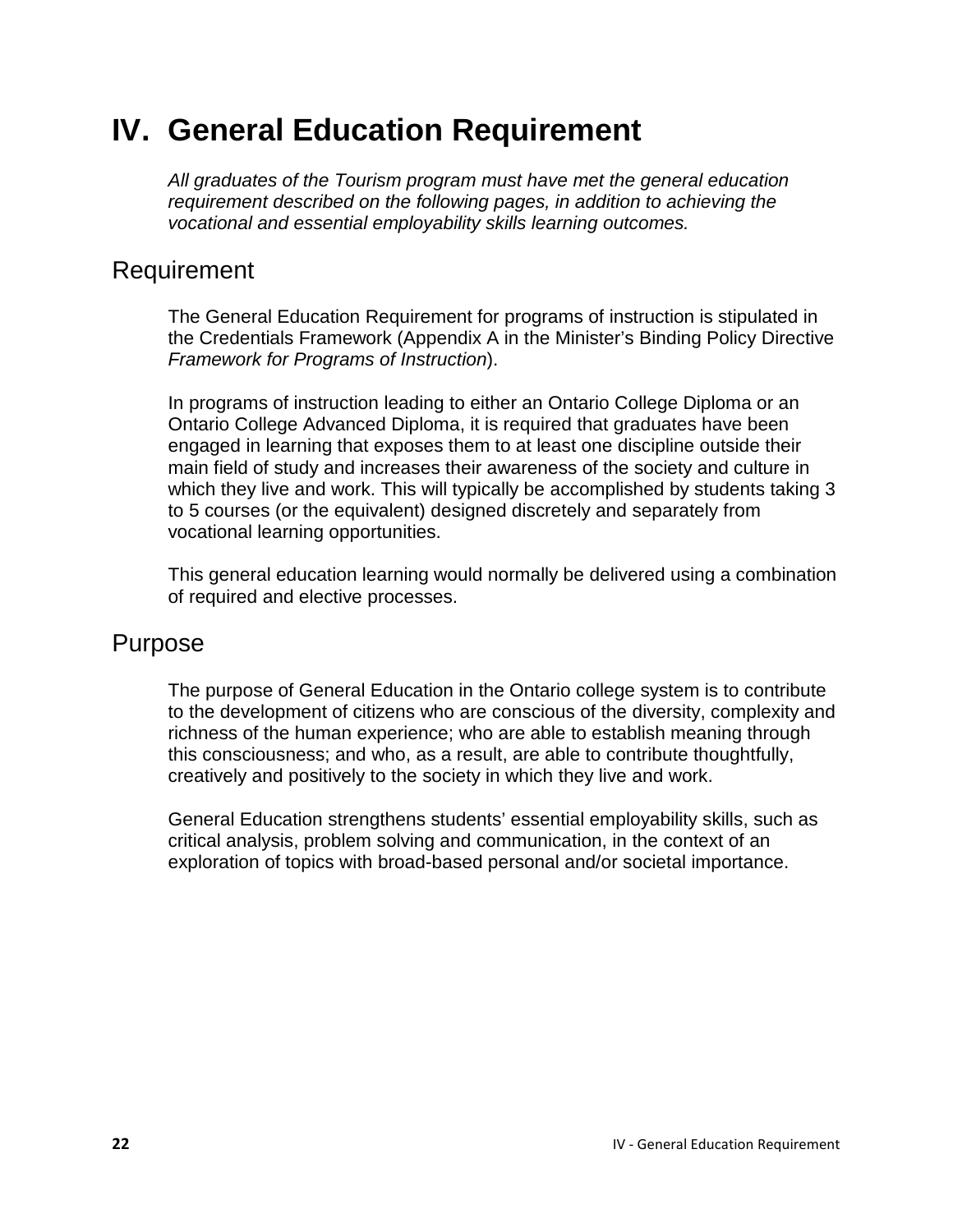## <span id="page-26-0"></span>Themes

The themes listed below will be used to provide direction to colleges in the development and identification of courses that are designed to fulfill the General Education Requirement for programs of instructions.

Each theme provides a statement of Rationale and offers suggestions related to more specific topic areas that could be explored within each area. These suggestions are neither prescriptive nor exhaustive. They are included to provide guidance regarding the nature and scope of content that would be judged as meeting the intent and overall goals of General Education.

#### **1. Arts in Society:**

#### *Rationale:*

The capacity of a person to recognize and evaluate artistic and creative achievements is useful in many aspects of his/her life. Since artistic expression is a fundamentally human activity, which both reflects and anticipates developments in the larger culture, its study will enhance the student's cultural and self-awareness.

#### *Content:*

Courses in this area should provide students with an understanding of the importance of visual and creative arts in human affairs, of the artist's and writer's perceptions of the world and the means by which those perceptions are translated into the language of literature and artistic expression. They will also provide an appreciation of the aesthetic values used in examining works of art and possibly, a direct experience in expressing perceptions in an artistic medium.

#### **2. Civic Life:**

#### *Rationale:*

In order for individuals to live responsibly and to reach their potential as individuals and as citizens of society, they need to understand the patterns of human relationships that underlie the orderly interactions of a society's various structural units. Informed people will have knowledge of the meaning of civic life in relation to diverse communities at the local, national and global level and an awareness of international issues and the effects of these on Canada, as well as Canada's place in the international community.

#### *Content:*

Courses in this area should provide students with an understanding of the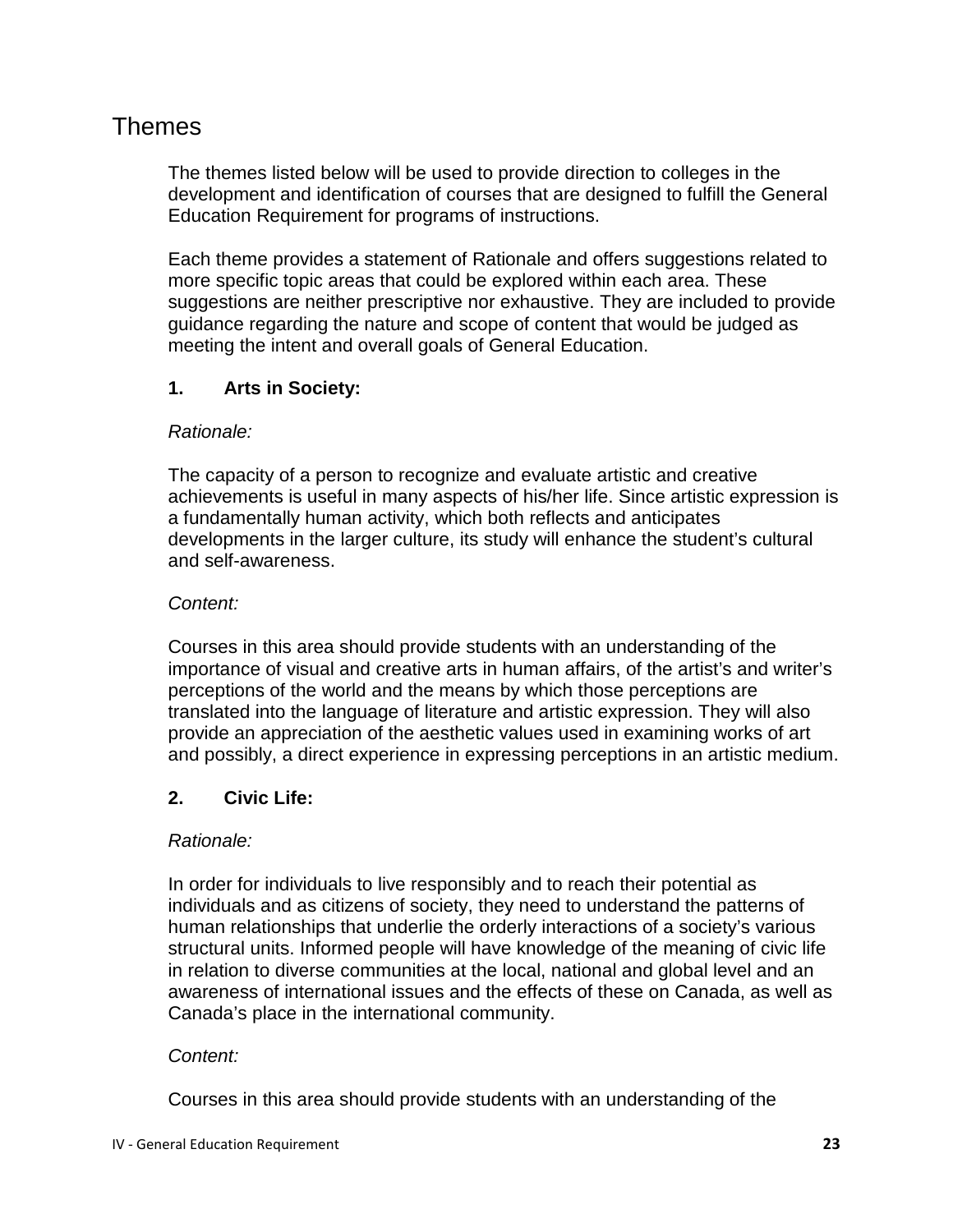meaning of freedoms, rights and participation in community and public life, in addition to a working knowledge of the structure and function of various levels of government (municipal, provincial, national) in a Canadian and/or in an international context. They may also provide an historical understanding of major political issues affecting relations between the various levels of government in Canada and their constituents.

#### **3. Social and Cultural Understanding:**

#### *Rationale:*

Knowledge of the patterns and precedents of the past provide the means for a person to gain an awareness of his or her place in contemporary culture and society. In addition to this awareness, students will acquire a sense of the main currents of their culture and that of other cultures over an extended period of time in order to link personal history to the broader study of culture.

#### *Content:*

Courses in this area are those that deal broadly with major social and cultural themes. These courses may also stress the nature and validity of historical evidence and the variety of historical interpretation of events. Courses will provide the students with a view and understanding of the impact of cultural, social, ethnic or linguistic characteristics.

#### **4. Personal Understanding:**

#### *Rationale:*

Educated people are equipped for life-long understanding and development of themselves as integrated physiological and psychological entities. They are aware of the ideal need to be fully functioning persons: mentally, physically, emotionally, socially, spiritually and vocationally.

#### *Content:*

Courses in this area will focus on understanding the individual: his or her evolution; situation; relationship with others; place in the environment and universe; achievements and problems; and his or her meaning and purpose. They will also allow students the opportunity to study institutionalized human social behaviour in a systematic way. Courses fulfilling this requirement may be oriented to the study of the individual within a variety of contexts.